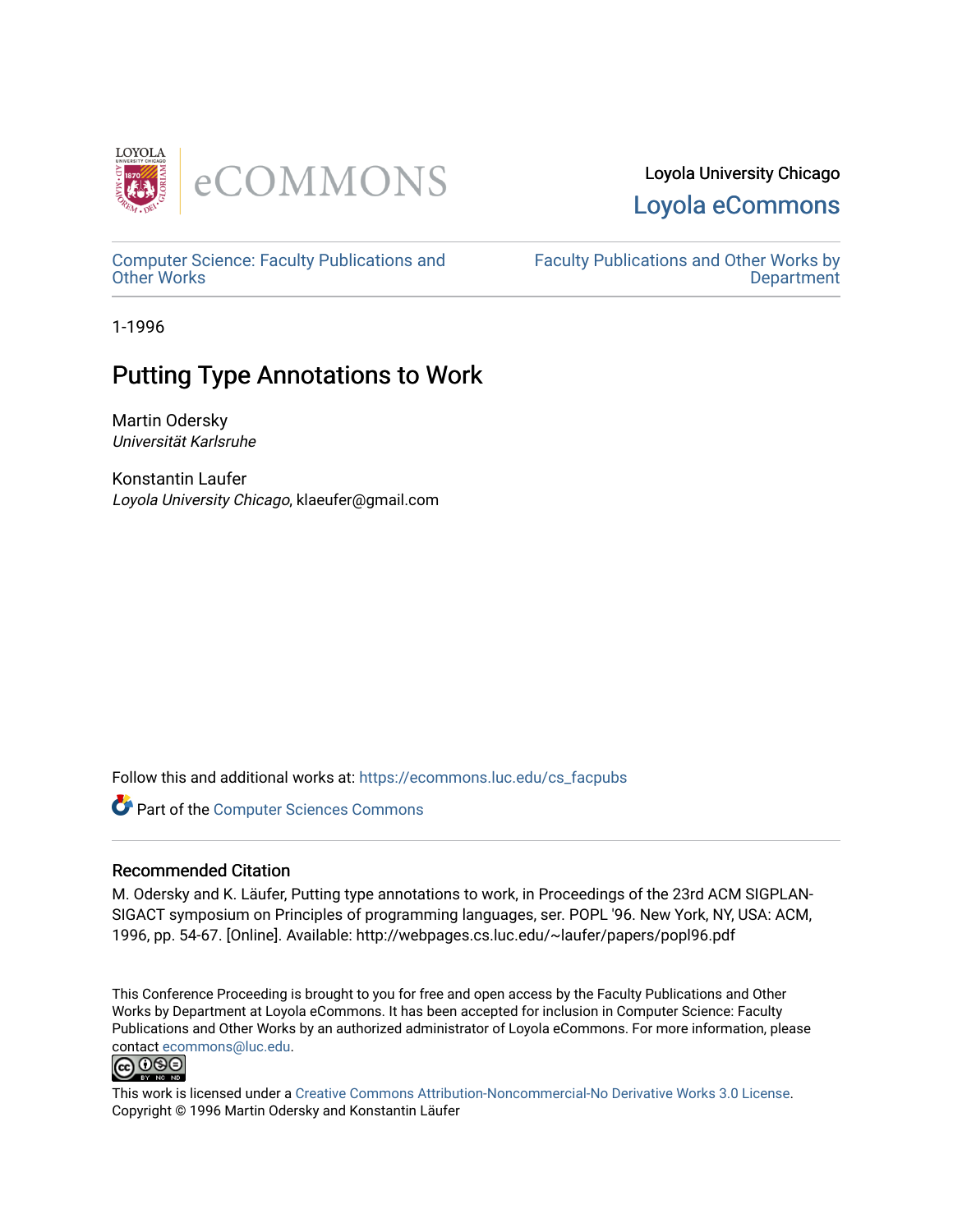## Putting Type Annotations to Work

Martin Odersky Department of Computer Science University of Karlsruhe 76128 Karlsruhe, Germany odersky@ira.uka.de

Konstantin Läufer Department of Mathematical Sciences Loyola University Chicago Chicago, Illinois 60626, USA laufer@math.luc.edu

### Abstract

We study an extension of the Hindley/Milner system with explicit type scheme annotations and type declarations. The system can express polymorphic function arguments, user-defined data types with abstract components, and structure types with polymorphic fields. More generally, all programs of the polymorphic lambda calculus can be encoded by a translation between typing derivations. We show that type reconstruction in this system can be reduced to the decidable problem of first-order unification under a mixed prefix.

### 1 Introduction

Two of the most important cornerstones of type theory for programming languages are the Hindley/Milner system and the second-order polymorphic  $\lambda$ -calculus. This paper tries to explore some of the design space between them.

The Hindley/Milner system [Mil78] extends the simply-typed  $\lambda$ -calculus with polymorphic let-bound identifiers. It thus adds considerable expressive power yet retains the property that no type annotations in programs are needed, since most general types can be inferred [DM82]. This property has made the Hindley/Milner system very appealing as a basis of type systems for programming languages.

By contrast, the second-order polymorphic  $\lambda$ calculus  $F_2$  [Gir71, Rey74] allows polymorphic types everywhere, but requires explicit annotations of both argument types and type instantiations. The general problem of typechecking without type annotations is undecidable [Wel94], but there have been several approaches towards type reconstruction where some type information is given. These generally fall into two categories. Curry-style reconstruction fills in polymorphic abstractions and applications together with type annotations. This style of reconstruction is complicated by the lack of principal types in  $F_2$ . The proposed schemes all have rather complex inference rules with cumbersome conversions between declared and inferred types [McC84, OG89]. By contrast, Church-style reconstruction requires the position of type abstractions and applications to be indicated in the original source. This style of reconstruction (also called partial type reconstruction [Boe89]) was shown to be reducible to higher-order unification [Pfe88]. Even though Churchstyle reconstruction is thus undecidable in general, this result opens up the possibility for semi-decision procedures that work well in practice. On the other hand, the position of a polymorphic application has to be indicated explicitly in the source, which leads to a rather unfamiliar coding style, at least for programmers used to the Hindley/Milner system.

Recently there have been several approaches towards extending the Hindley/Milner system with some form of embedded quantifiers without going all the way to the polymorphic  $\lambda$ -calculus. For instance, Launchbury and Peyton Jones have presented an elegant type system for syntactic control of interference [LPar] that uses second-order universal quantification. Perry [Per90] and Läufer and Odersky [LO94] have studied existential quantification in algebraic datatypes, which yields a Hindley/Milner style version of Mitchell and Plotkin's abstract types [MP88]. This style of existential quantification has been implemented in compilers for Hope [Per90], Haskell [Aug94] and CAML [MP93]. Rémy [Rém94] has extended Läufer and Odersky's system with universal quantification in datatypes, so that objects with polymorphic methods can be expressed. Jones [Jon95] has investigated record types with polymorphic elements as a way to capture essential aspects of module systems. A proposal along these lines has been accepted for inclusion in Haskell 1.3.

It seems that a combination of all of the above systems, while feasible, would be rather unwieldy. Fortunately, it turns out that it is good enough to consider as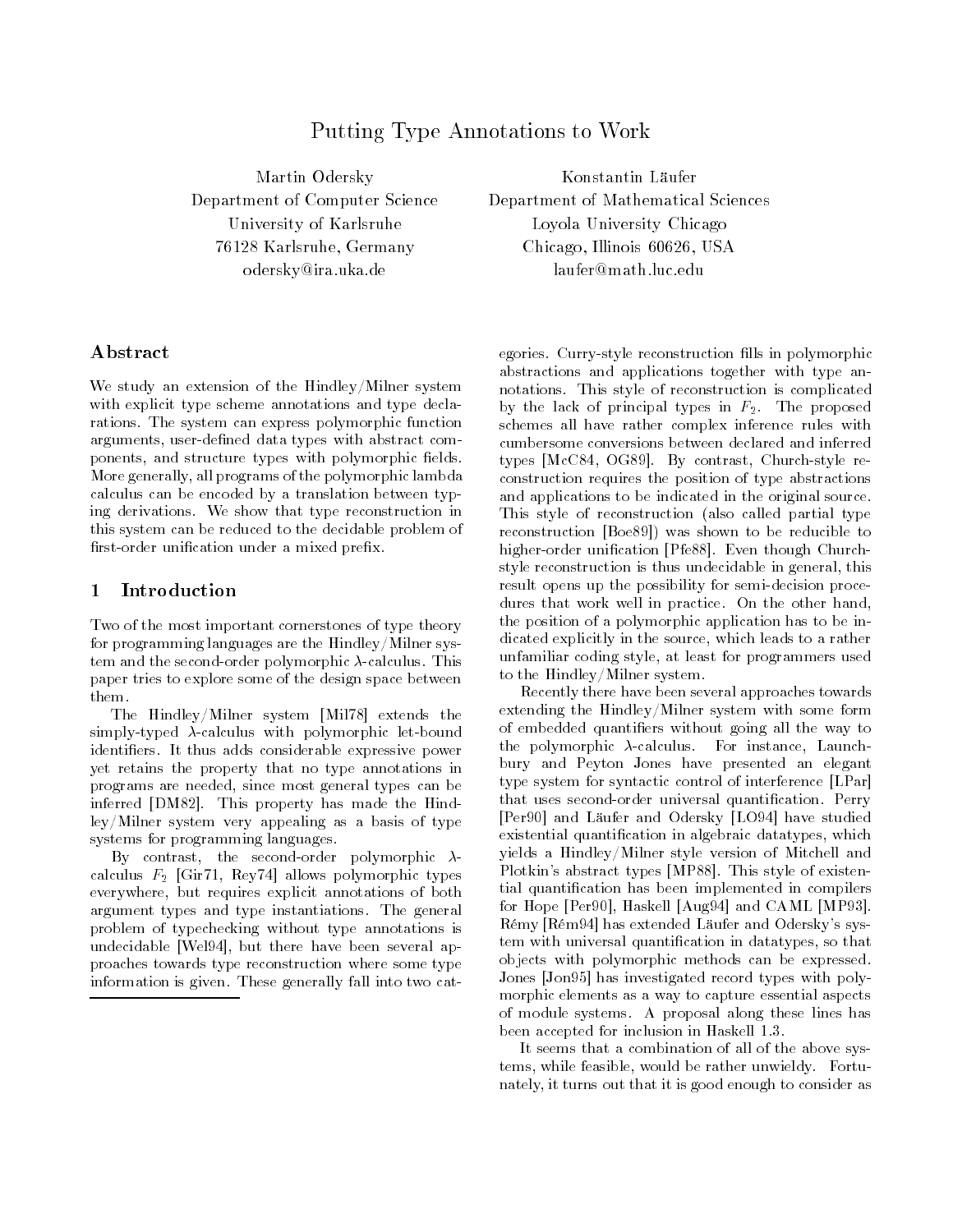a generalization a far simpler type system that captures the extensions' commonalities and expresses their differences via encodings. The extensions all have in common that some form of explicit type information is required. For instance, Läufer and Odersky's and Rémy's systems restrict existential quantification to the components of explicitly declared datatypes, while Jones restricts universal quantification to fields of explicitly declared record types.

Here we study a type system that allows (but does not require) explicit type scheme annotations for function arguments. The idea is that a formal function parameter is polymorphic only if annotated with a type scheme; otherwise the parameter is monomorphic, i.e. it has a type, not a type scheme. As an important special case we admit a rudimentary form of user-defined data type declaration that introduces a value constructor with a single, possibly polymorphic argument. Finally, we also allow type scheme annotations for expressions.

Note that this is roughly the kind of type annotations that most programming languages offer or require. The crucial extension of this paper is that annotations and declarations can refer to polymorphic type schemes instead of just types. The ramications of this simple idea are quite substantial.

- We can express polymorphic function arguments by annotating the argument with a type scheme.
- We can express data types and record types by their usual Church encodings in a type-correct way.
- By slightly modifying these Church encodings, we can also express existentially or universally quantified component types of records and data types, thereby subsuming the type systems of Perry, Läufer and Odersky, Rémy, and Jones. The encodings give us principal type properties and type inference algorithms for these systems "for free".
- Unlike the situation in the simply typed  $\lambda$ -calculus [Mor68] or ML [Mil78], it is no longer possible to reduce type inference to a simple Herbrand uni fication problem. We need to consider instead the problem of finding a most general substitution that makes one type scheme an instance of another. We show here that this problem is reducible to the problem of first-order unification under a mixed prefix [Mil92], which is decidable. Decidability holds because we still admit only types and not type schemes in the range of substitutions otherwise the problem would be equivalent to semi-unification, which is undecidable [KTU89].
- Unlike the situation in  $F_2$ , we still maintain a stratification between types and type schemes. A universally quantified variable can be instantiated

only to types, never to type schemes. We get back the full power of  $F_2$  in an indirect way, by allowing type schemes as components of explicitly declared data types. We show that we can encode all of  $F_2$ by providing type declarations for all polymorphic types in a given  $F_2$  program. This shows that our typing discipline provides essentially the same capabilities as  $F_2$ , even though the encoding in  $F_2$ does not support a formal comparison of expressive power in the sense of Felleisen [Fel90] since it fails to be compositional.

Our typing discipline is a conservative extension of the Hindley/Milner system. Every typable program in that system continues to be typable. This holds also if type annotations in the style of ML or Haskell are added to Hindley/Milner. We were able to show principal type properties and soundness and completeness of type inference fully analogous to the results stated by Damas and Milner [DM82]. Since the engineering issues of ML-like programming languages and type checkers are by now well understood, we believe that this makes our system promising as a practical kernel language on which type-systematic extensions of ML or Haskell can be based.

The rest of this paper is organized as follows. Section 2 presents our type system. Section 3 shows how previous polymorphic extensions of ML can be embedded in it. Section 4 discusses an encoding of the polymorphic  $\lambda$ -calculus. Section 5 states the most general instantiation problem and presents an algorithm to solve it. Section 6 presents a type inference algorithm. Section 7 concludes.

### 2 The Type System

Figure 1 presents the abstract syntax of our kernel language,  $Exp: \sigma$ . As in the Hindley/Milner system, we distinguish between types, which cannot contain quantification over type variables, and type schemes, which can. Compared to Milner's language  $Exp$  there are two extensions that can be considered independently, but that are most useful in combination. One extension considers type annotations for formal arguments and expressions; the other considers type declarations.

### Type Scheme Annotations

Type scheme annotations can be applied to formal arguments in  $\lambda$ -abstractions  $\lambda x:\sigma e$  and to expressions  $e: \sigma$ . Annotations with types are common in programming languages that build on the Hindley/Milner system. For instance,

map  $= \lambda f$ : a  $\rightarrow$  b.  $\lambda$ xs: [a]. case xs of ......

declares the argument types of function map in terms of two type variables <sup>a</sup> and b. By generalizing over these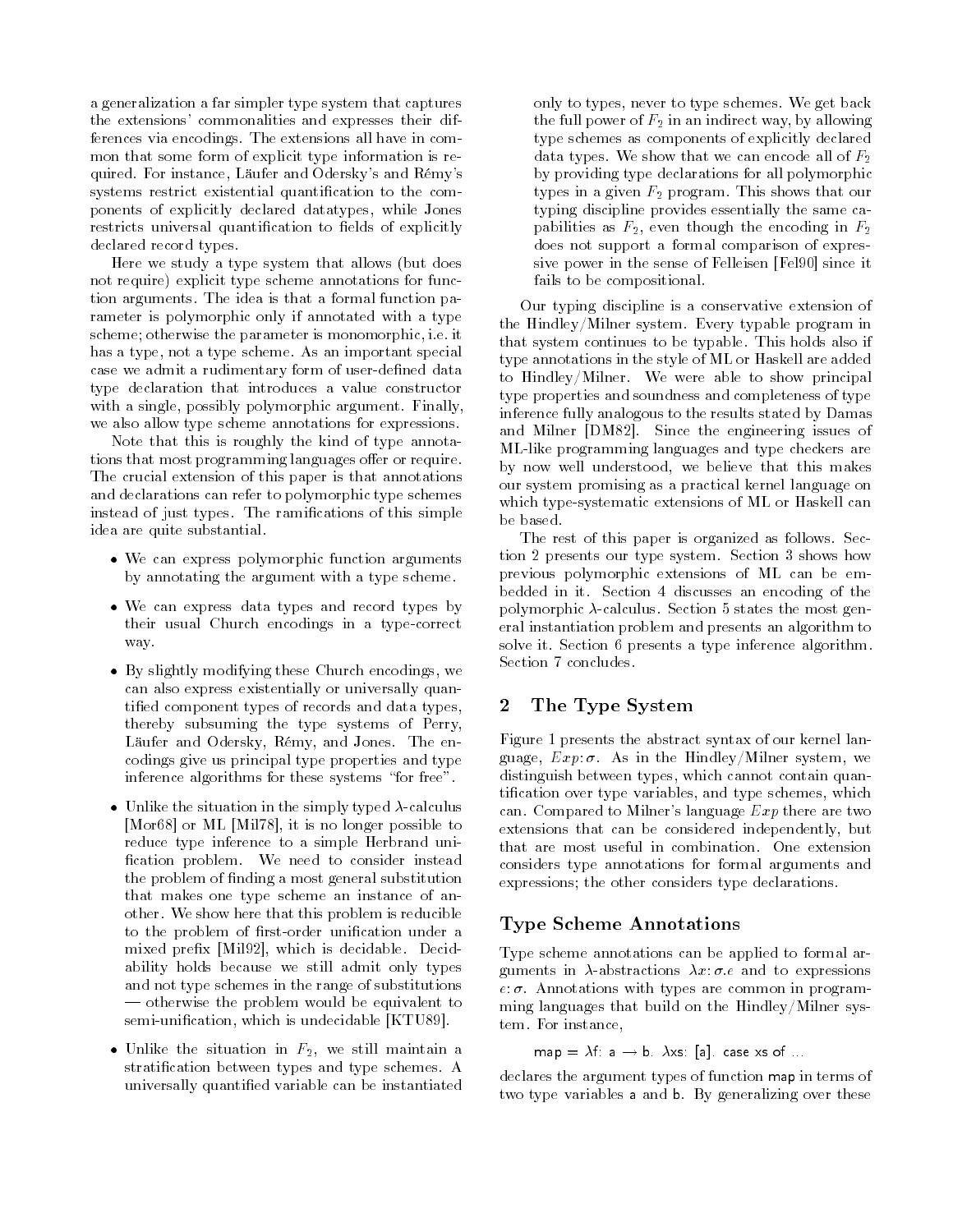| Variables             | x, y, z                 |                                                                                                |                  |  |
|-----------------------|-------------------------|------------------------------------------------------------------------------------------------|------------------|--|
| Type Constructors $T$ |                         |                                                                                                |                  |  |
| Expressions           |                         | $e = x \mid \lambda x \cdot e \mid e \cdot e' \mid \text{let } x = e \text{ in } e'$ Exp terms |                  |  |
|                       |                         | $\lambda x : \sigma e \mid e : \sigma$                                                         | annotated terms  |  |
|                       |                         | T                                                                                              | type injection   |  |
|                       |                         | $T^{-1}$                                                                                       | type projection  |  |
|                       |                         | newtype $T \alpha_1 \ldots \alpha_n = \sigma$ in $e$                                           | type declaration |  |
| Type variables        | $\alpha, \beta, \gamma$ |                                                                                                |                  |  |
| <b>Types</b>          |                         | $\tau = \alpha \mid \tau_1 \rightarrow \tau_2 \mid T \tau_1 \ldots \tau_n$                     |                  |  |
| Type schemes          |                         | $\sigma = \tau \mid \sigma_1 \rightarrow \sigma_2 \mid \forall \alpha . \sigma$                |                  |  |

Figure 1: Abstract syntax.

$$
(\tau) \qquad \vdash \tau \leq \tau \qquad \qquad \frac{\vdash \sigma_1' \leq \sigma_1 \qquad \vdash \sigma_2 \leq \sigma_2'}{\vdash \sigma_1 \rightarrow \sigma_2 \leq \sigma_1' \rightarrow \sigma_2'} \qquad (\rightarrow)
$$
\n
$$
(\forall \leq) \quad \frac{\vdash [\tau/\alpha]\sigma \leq \sigma'}{\vdash \forall \alpha. \sigma \leq \sigma'} \qquad \qquad \frac{\vdash \sigma \leq \sigma'}{\vdash \sigma \leq \forall \alpha. \sigma'} \left(\alpha \notin \text{ftv}(\sigma)\right) \quad (\leq \forall)
$$

Figure 2: Instance rules for type schemes.

(Taut) 
$$
\Gamma, x : \sigma \vdash x : \sigma
$$
  
\n $\Gamma, T : \sigma \vdash T : \sigma$   
\n $\Gamma, T : \sigma \vdash T : \sigma$   
\n $\Gamma \vdash T^{-1} : T \overline{\tau} \to \sigma$   
\n(1  
\n(den)  $\frac{\Gamma \vdash e : \sigma}{\Gamma \vdash e : \forall \alpha. \sigma} (\alpha \notin \text{ftv}(\Gamma))$   
\n $\frac{\Gamma \vdash e : \sigma}{\Gamma \vdash e : \forall \alpha. \sigma} (\alpha \notin \text{ftv}(\Gamma))$   
\n $\frac{\Gamma \vdash e : \sigma \vdash \sigma \leq \sigma'}{\Gamma \vdash e : \sigma'}$   
\n $\frac{\Gamma \vdash e : \sigma \to \sigma'}{\Gamma \vdash e : \sigma \vdash \alpha \vdash \sigma'}$   
\n(1  
\n(1  
\n**2**  
\n $\Gamma \vdash e : \sigma \to \sigma'$   
\n $\frac{\Gamma \vdash e : \sigma \to \sigma'}{\Gamma \vdash e : \sigma'}$   
\n $\frac{\Gamma \vdash e : \sigma}{\Gamma \vdash (e : \sigma) : \sigma}$   
\n(1  
\n**3**  
\n $\frac{\Gamma_x \vdash e : \sigma \vdash e : \sigma'}{\Gamma_x \vdash \exists \alpha \vdash e : \sigma'}$   
\n $\frac{\Gamma_x \vdash e : \sigma}{\Gamma_x \vdash \exists \alpha \vdash e : \alpha'}$   
\n $\frac{\Gamma_T, T : \forall \overline{\alpha}. \sigma \to T \overline{\alpha} \vdash e : \sigma'}{\Gamma_T \vdash \text{newtype } T \overline{\alpha} = \sigma \text{ in } e : \sigma'}$   
\n(1  
\n**4**  
\n(2  
\n $\Gamma_x \vdash e : \sigma$   
\n $\frac{\Gamma_x \vdash e : \sigma}{\Gamma_x \vdash \exists \alpha \vdash e : \sigma'}$   
\n $\frac{\Gamma_T, T : \forall \overline{\alpha}. \sigma \to T \overline{\alpha} \vdash e : \sigma'}{\Gamma_T \vdash \text{newtype } T \overline{\alpha} = \sigma \text{ in } e : \sigma'}$   
\n(2  
\n $\Gamma_x \vdash e : \sigma \vdash \alpha$   
\n $\Gamma_x \vdash e : \sigma \vdash e :$ 

Figure 3: Typing rules.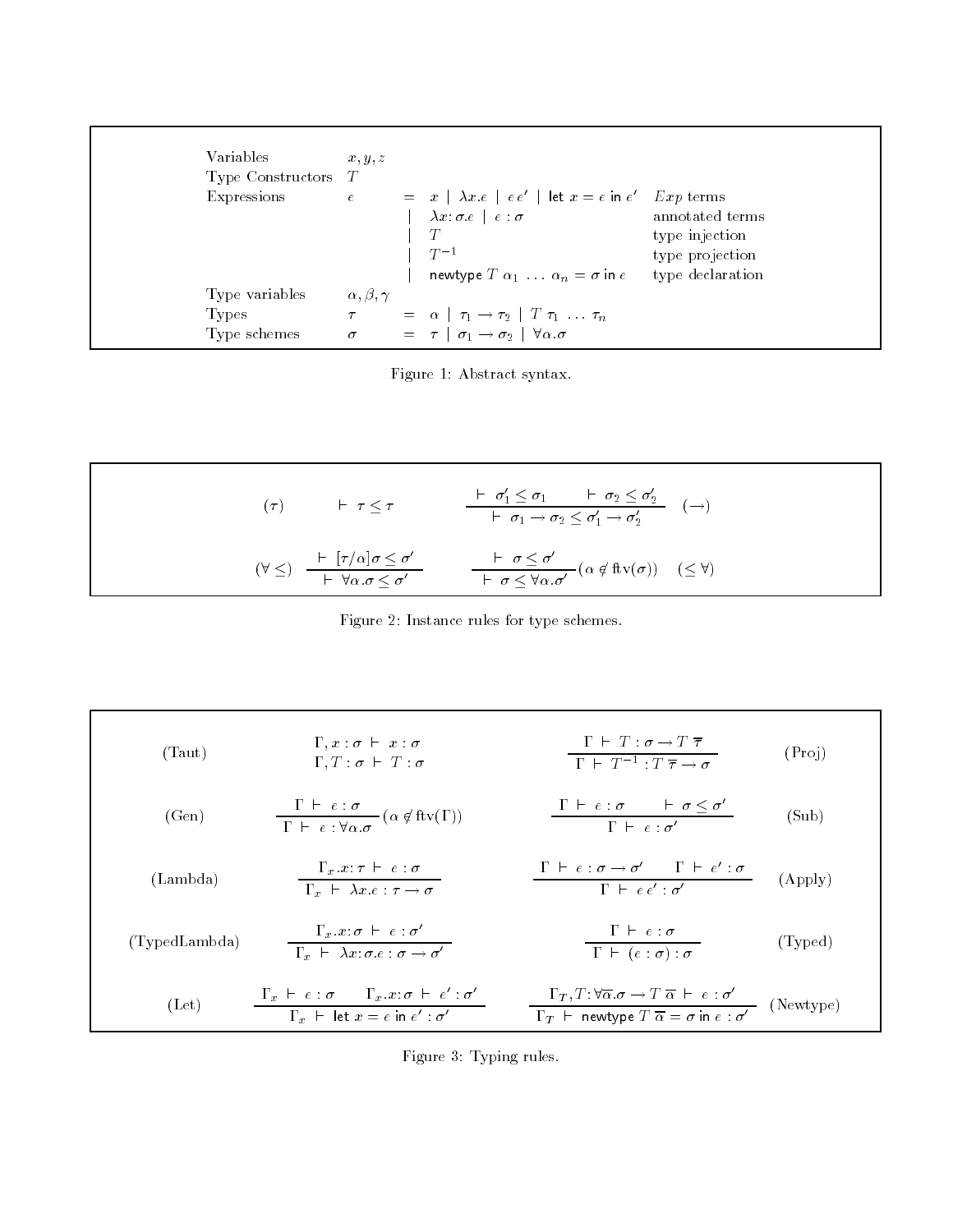type variables we then obtain the usual polymorphic type scheme for map:

$$
\mathsf{map} \ \ \, \forall \mathsf{a} \,\, \forall \mathsf{b} \,\, (\mathsf{a} \to \mathsf{b}) \to \llbracket \mathsf{a} \rrbracket \to \llbracket \mathsf{b} \rrbracket
$$

What is new here is the ability to annotate with type schemes instead of types. For instance, it is now possible to write

$$
f(g: \forall c [c] \rightarrow Int) = g['hello"] + g [1,2].
$$

As a consequence, a type scheme may now form part of a larger type scheme. For instance, <sup>f</sup>'s most general type scheme would be

(Vc.[c]  $\rightarrow$  Int)  $\rightarrow$  Int.  $\qquad$ 

We therefore have to give up Hindley/Milner's restriction that quantifiers may occur only at the outermost level of a type scheme and have to admit type schemes such as  $\sigma_1 \rightarrow \sigma_2$ .

An immediate consequence is that we have to refine the "generic instance" relation [DM82] if we want to get principal types for the system with annotations. Consider the function  $\lambda x$ :Int.[]. Two derivable type<br>schemes for this function are<br> $\forall a$ .Int  $\rightarrow$  [a] and  $\mid$  Int  $\rightarrow \forall a$ .[a].

$$
\forall a \; \mathsf{Int} \to [a] \quad \text{and} \quad \mathsf{Int} \to \forall a \; [a]
$$

None of these type schemes is a generic instance of the other. Furthermore, there is no third type scheme that has both of these type schemes as generic instances. But using the relation  $(<)$  defined in Figure 2, we get Intboth of these type schemes as generic instances.<br>  $\therefore$  using the relation ( $\leq$ ) defined in Figure 2, we get<br>  $\rightarrow \forall a$  [a] as the more general of both type schemes. The relation  $(\le)$  implements a form of subtyping for  $Int \rightarrow \forall a$  [a] as the more general of both type schemes.<br>The relation ( $\leq$ ) implements a form of subtyping for<br>type schemes. Rule ( $\forall$  <) together with subsumption is equivalent to the quantifier elimination rule of the type schemes. Rule  $(\forall \leq)$  together with subsumption<br>is equivalent to the quantifier elimination rule of the<br>Hindley/Milner system. Rule  $( $\forall$ ) allows us to re$ quantify a type scheme. Functions over type schemes are handled by the standard contravariance rule  $(\rightarrow)$ . As usual, we identify type schemes that are instances of each other.

The relation  $(<)$  is a subrelation of Mitchell's containment relation [Mit90] and hence is validated by all type inference models. For type schemes that have quantifiers only at the outermost level,  $(\le)$  is the inverse of the "generic instance" relation given by Damas and Milner [DM82]. We changed the direction of  $(\le)$ sign to stay in line with Mitchell's containment relation, which corresponds to the semantic intuition of subtyping as set inclusion.

 $(<)$  has the following useful properties.

**Proposition 2.1** Let  $\sigma$  and  $\sigma'$  be type schemes and let  $\theta$  be a substitution. If  $\vdash \sigma \leq \sigma'$  then  $\vdash \theta \sigma \leq \theta \sigma'$ .

### **Proposition 2.2**  $(\le)$  is transitive.

*Proof Sketch:* Assume that  $\sigma_1 < \sigma_2$  and  $\sigma_2 < \sigma_3$ . We show  $\sigma_1 \leq \sigma_3$  by an induction on the sum of the depths of the proof trees for  $\sigma_1 \leq \sigma_2$  and  $\sigma_2 \leq \sigma_3$ . Proposition 2.1 is used for the case where the last rule in the proof of  $\sigma_1 < \sigma_2$  is an application of rule  $( $\forall$ ).  $\square$$ tion 2.1 is used for the case where the last rule in the

The typing rules, given in Figure 3, largely follow the Hindley/Milner system. The two main differences are both motivated by the possible occurrence of quanti fiers at all levels in a type scheme. First, it is necessary to consider type schemes instead of types in the conclusion of each typing rule, since type schemes cannot always be reconstructed using generalization at the outermost level. Second, Hindley/Milner's elimination rule for outermost quantifiers is replaced by a more general subsumption rule, which takes into account the instance relation  $(\le)$  on type schemes.

Type annotations alone are sufficient for expressing polymorphic function arguments. But one shortcoming of this system remains: the resulting second-order polymorphic functions cannot be arguments of polymorphic functions themselves, since this would require an instantiation of a type variable to a type scheme. For instance, the following code would not be type-correct:

map f [length, const 0].

The problem is that the type variable <sup>a</sup> in map's type cannot be instantiated to the type scheme  $\forall c$  [c]  $\rightarrow$  Int. We circumvent this problem by providing a way to "package" a type scheme in an explicitly declared data type.

### Type Declarations

A type declaration newtype  $T \alpha_1 \ldots \alpha_n = \sigma$  in e corresponds to a simple form of an algebraic data type declaration with a single unary constructor. Each type  $T \tau_1 \ldots \tau_n$  thus introduced is different from  $[\tau_i/\alpha_i]\sigma$ . The type constructor  $T$  may be used anywhere, including in the type scheme  $\sigma$ . We require that every type constructor is declared at most once in a program (this is not enforced by the typing rules). We often use the shorthand  $\bar{\alpha}$  or  $\bar{\tau}$  for vectors of type variables or types.

A similar declaration in Haskell would be

$$
\mathsf{data} \mathsf{T} \mathsf{a}_1 \ldots \mathsf{a}_n = \mathsf{T} \mathsf{elementype}
$$

We generalize Haskell in that elemtype may be an arbitrary type scheme instead of a type.

The Haskell syntax above makes explicit our convention that <sup>T</sup> doubles up as an injection function that maps values of the component type to values of type  $T \overline{\tau}$ . For every new type constructor T there is also a projection function  $T^{-1}$ , which is an inverse of the injection <sup>T</sup> . By contrast, projection in Haskell is implicit in the meaning of case expressions. Instead of Haskell's

$$
\mathsf{case}\; \mathsf{tof}\; \mathsf{T}\; \mathsf{x} \Rightarrow \mathsf{e}
$$

we would write

let  $x = 1^{-1}$  tin e.

With the help of type declarations we can now code our problematic example as follows.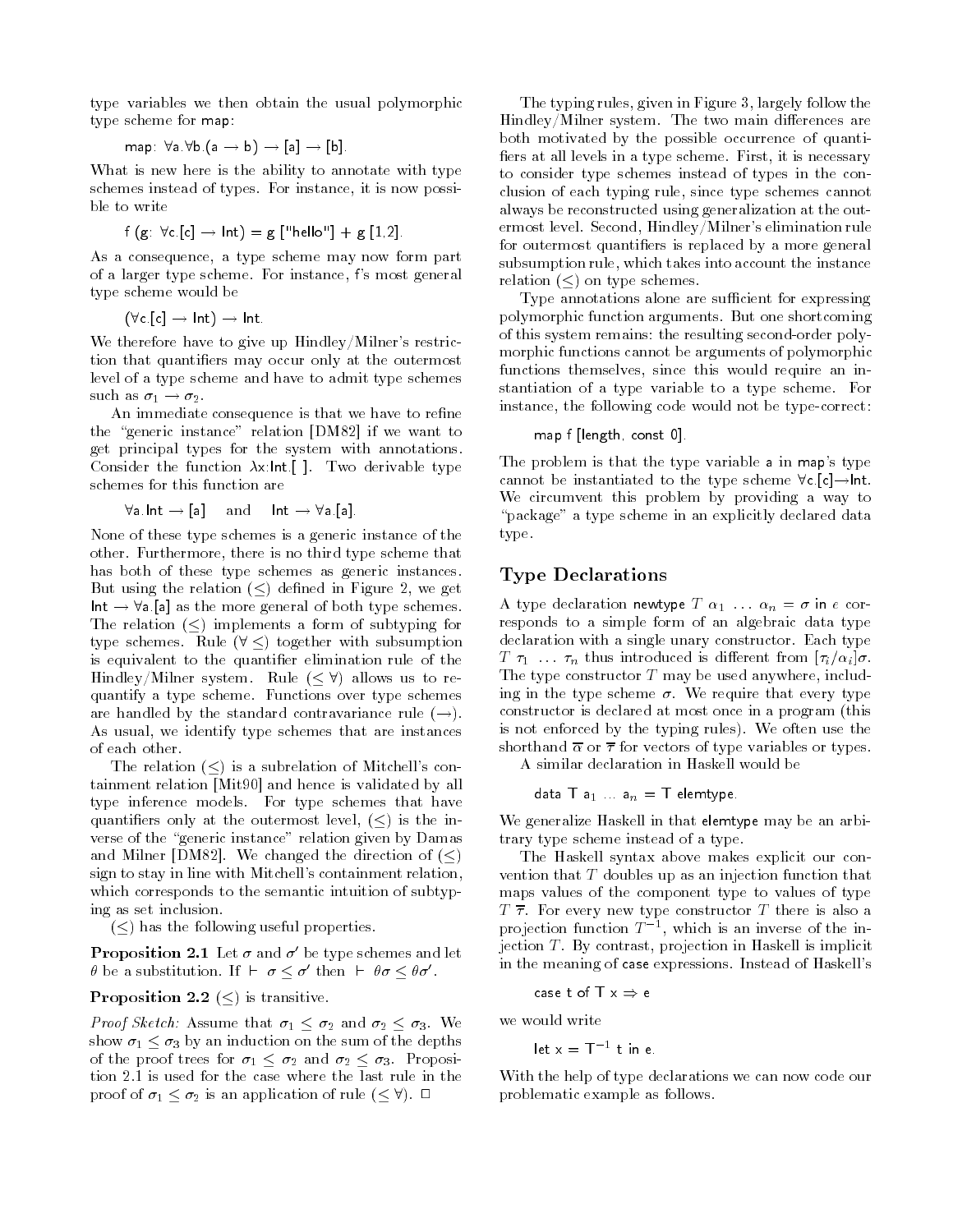```
newtype ListFun = \forallc.[c] \rightarrow Int\,in let f g = let g' = ListFun^{-1} gin g' ["hello"] + g' [1,2]
in map f [ListFun length, ListFun (const 0)].
```
But much more is possible. For once, newtype declarations are sufficient to express data types with general products and sums by their usual Church encodings, combined with explicit injection and projection operations. For instance, the type of pairs with a constructor mkpair and selectors fst and snd would be coded as follows.

newtype Pair a  $\mathsf{b} = \forall \mathsf{c}$  (a  $\rightarrow \mathsf{b} \rightarrow \mathsf{c}$ )  $\rightarrow \mathsf{c}$ in let mkpair x y = Pair k.k x y in let fst p  $=$  Pair $^{-1}$  p  $\lambda$ x. $\lambda$ v.x. in let snd p $=$  Pair<sup>-1</sup> p  $\lambda x \lambda y y$ in...

Note that the Pair type expands into a type scheme, not a type. Therefore, we could not apply the same technique in languages like ML or Haskell, which admit only types on the right hand sides of data type declarations.

A second example encodes the list type, using the List type constructor recursively.

```
newtype List a = \forallb b \rightarrow (a \rightarrow List a \rightarrow b) \rightarrow b
in let nil= List \lambdan. \lambdac.n.
in let cons \lambda \lambdas \mu List and actually \lambdain ...
```
A case expression like

case xs of { nil  $\Rightarrow$  e $_{1}$   $\mid$  cons y ys  $\Rightarrow$  e $_{2}$  }  $\qquad$ 

would then be coded as

List<sup>-1</sup> xs e<sub>1</sub>  $\lambda$ y  $\lambda$ ys.e<sub>2</sub>.

Of course, in an actual programming language we would assume that product and sum types are definable directly, without the need for Church encodings. The existence of the encodings ensures in this case that the additional language constructs require no essential additions to the type system  $-$  after all, we could typecheck by encoding first and then using our kernel language. In the next section, we apply this program to some polymorphic extensions of the Hindley/Milner system.

#### **Extensions** 3

In this section, we show how some previous extensions of Hindley/Milner with embedded quantifiers can be expressed in our system. In particular, we deal with Läufer and Odersky's version of abstract types [LO94] and with Jones's version of polymorphic structures [Jon95]. A system equivalent in expressiveness to Rémy's [Rém94] can then be obtained by combining both extensions.

### Abstract Types

We consider a set of global *data type declarations* 

$$
\det \mathbf{D} \overline{\alpha} = k_1 \tau_1 \mid \ldots \mid k_n \tau_n \tag{1}
$$

Here D is a data type constructor, and  $k_1, \ldots, k_n$  are value constructors. Conceptually, a data type constructor is a special instance of a type constructor  $T$ , whereas value constructors  $k$  form a separate alphabet. As in [LO94] we adopt the convention that any type variables in one of the  $\tau_i$  that do not appear in  $\overline{\alpha}$  are existentially quantified. By contrast, in ML or Haskell such type variables would be disallowed.

Example 3.1 The following declares a type of lists with heterogeneous elements. Each element consists of some value and a function that maps this value to an integer key. The type of the value may vary from element to element.

$$
\begin{array}{lcl} \textsf{data KeyList} & = & \textsf{KNil} \\ & | & \textsf{KCons ((a, a \rightarrow Int), KeyList)} \end{array}
$$

A function that finds the maximal key can then be written as follows:

$$
\begin{array}{l}\n\text{maxkey xs} = \text{case xs of} \\
\{\text{ KNil} \Rightarrow \text{minint} \\
|\text{ KCons } ((y, f), ys) \Rightarrow f y \text{ 'max'} \text{ maxkey ys}\}\n\end{array}
$$

Slightly modifying our treatment of lists in the last section, this program is translated into  $Exp \, \sigma$  as follows.

```
newtype KeyList =\forallb b\rightarrow (\foralla ((a, a\rightarrowInt), KeyList) \rightarrow b) \rightarrow b
in let KNi = KevList\lambdan.\lambdac: \foralla.((a, a - Int), KeyList) - b.n
in let KCons \times xs = KeyList\lambdan.\lambdac: \foralla.((a, a - Int), KeyList) \rightarrow b. c (x, xs)
in let maxkey xs =KeyList<sup>-1</sup>xs<br>minint
                    \lambda((y, f), ys). f y 'max' maxkey ys
```
Note that the implied existential quantifier for the type variable a in the definition of KeyList turns into a second rank universal quantifier in KeyList's translation.

For the general case we augment our kernel language  $Exp: \sigma$  with value constructors and case expressions.

$$
\begin{array}{c}\n\vdots \qquad \qquad \vdots \\
\downarrow \qquad k \\
\downarrow \qquad \text{case } e \text{ of } \{k_1 x_1 \Rightarrow e_1 \mid \ldots \mid k_n x_n \Rightarrow e_n\}\n\end{array}
$$

Let  $Exp: \sigma + \exists$  be the term-language thus defined. Given a data type declaration (1), let  $\overline{\beta_i} = \text{ftv}(\tau_i) \backslash \overline{\alpha}$  for  $i =$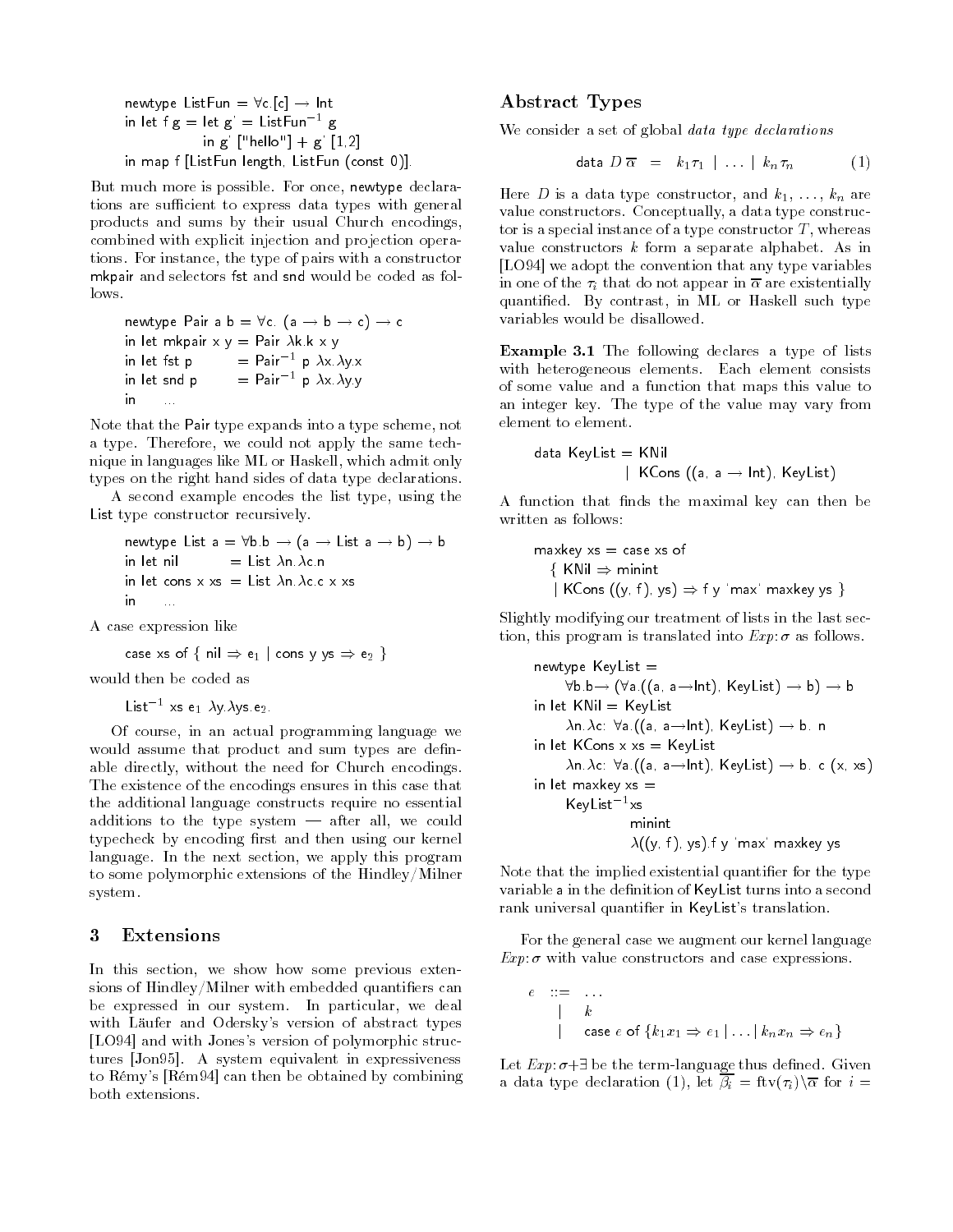$1, \ldots, n$ . Then the following typing rules are equivalent to the treatment in [LO94].

(AbsI) 
$$
\Gamma \vdash k_i : \forall \overline{\alpha}. \forall \overline{\beta_i}. \tau_i \to D \overline{\alpha}
$$
  $(i = 1, ..., n)$   
\n $\Gamma \vdash e : D \overline{\tau''}$   
\n $\Gamma \vdash k_i : \forall \overline{\beta_i}. \tau_i' \to D \overline{\tau''}$   
\n(AbsE)  $\Gamma \vdash \lambda x_i.e_i : \forall \overline{\beta_i}. \tau_i' \to \tau$   $(i = 1, ..., n)$   
\n $\frac{\text{ftv}(\tau) \cap \overline{\beta_i} = \emptyset}{\Gamma \vdash \text{case } e \text{ of } \{k_1 x_1 \Rightarrow e_1 \mid ... \mid k_n x_n \Rightarrow e_n\} : \tau}$ 

Let  $\vdash^{\exists}$  be the relation that results from adding these rules to those in Figure 3. We now give an encoding  $(\frac{3}{2})$ of  $Exp: \sigma + \exists$  in  $Exp: \sigma$  that preserves typability. For the constructors and case expressions that correspond to a data type declaration  $(1)$ , we define:

$$
k_i^{\exists} = \hat{k}_i \qquad (i = 1, \ldots, n)
$$
  
where each  $\hat{k}_i$  is a new variable,  
case *e* of  $\{k_1x_1 \Rightarrow e_1 | \ldots | k_nx_n \Rightarrow e_n\}^{\exists}$   

$$
= D^{-1} e^{\exists} (\lambda x_1 e_1^{\exists}) \ldots (\lambda x_n e_n^{\exists}) .
$$

We extend  $(3)$  homomorphically to all other expressions. Finally, we add for every data type declaration of form (1) the global declarations below, where  $\gamma$  is a fresh type variable.

$$
\begin{array}{rcl}\n\text{newtype } D \ \overline{\alpha} & = & \forall \gamma. (\forall \overline{\beta_1}. \tau_1 \to \gamma) \to \dots \to \\
& (\forall \overline{\beta_n}. \tau_n \to \gamma) \to \gamma \\
\text{in let } \hat{k}_i = \lambda x. D \ (\lambda y_1: \forall \overline{\beta_1}. \tau_1 \to \gamma. \dots. \\
& \lambda y_n: \forall \overline{\beta_n}. \tau_n \to \gamma. y_i x) \\
& (i = 1, \dots, n)\n\end{array}
$$

Then we have:

**Proposition 3.2** For all typotheses  $\Gamma$ , terms e and type schemes  $\sigma$  in  $Exp: \sigma + \exists$ ,

$$
\Gamma \ \vdash^{\exists} \ e : \sigma \ \Leftrightarrow \ \Gamma \ \vdash \ e^{\exists} : \sigma.
$$

Proof: An easy comparison of typing derivations. <sup>2</sup>

### Polymorphic Structures

An analogous treatment lets us encode structures with polymorphic fields in  $Exp: \sigma$ . Consider a set of global structure declarations

$$
\text{struct } S \overline{\alpha} = \{l_1: \tau_1, \ldots, l_n: \tau_n\} \tag{2}
$$

Here, S is a type constructor, and  $l_1, \ldots, l_n$  are field labels. To keep the treatment simple, we assume that every label <sup>l</sup> occurs in at most one structure type declaration; hence structures do not have scopes of their own. A more flexible scheme, in which a label could be part of several structures, would be obtained by adding overloading to our type system [Jon92, OWW95]. In symmetry with our treatment of data types, we now adopt the convention that any type variables in one of the  $\tau_i$  that do not appear in  $\overline{\alpha}$  are *universally* quantified.

Example 3.3 We define a type for set objects that contain as a field a polymorphic map function.

struct Set 
$$
a = \{ \text{ elem } : a \rightarrow \text{Bool} \}
$$

\nunion: Set  $a \rightarrow \text{Set } a$ 

\nmap:  $(a \rightarrow b) \rightarrow \text{Set } b$ 

Note that the type variable <sup>b</sup> in map's signature does not appear on the left-hand side of the definition, and hence is considered to be universally quantified. This structure declaration could be expressed in  $Exp: \sigma$  as follows.

$$
\begin{array}{l} \text{newtype Set a} = \forall c. \forall b. ((a \rightarrow \text{Bool}) \rightarrow \\ (\text{Set a} \rightarrow \text{Set a}) \rightarrow \\ ((a \rightarrow b) \rightarrow \text{Set b}) \rightarrow c) \\ \rightarrow c. \end{array}
$$

More generally, let the term language  $Exp: \sigma + \forall$  be obtained by adding structure expressions and selector<br>functions to  $Exp: \sigma$ .<br> $e$  ::= ...  $\{l_1 = e_1, ..., l_n = e_n\}$  | #l functions to  $Exp: \sigma$ .

$$
e \quad ::= \quad \ldots \mid \{l_1 = e_1, \ldots, l_n = e_n\} \mid \#l
$$

Given a structure type declaration (2), we add the following typing rules, where  $\overline{\beta_i} = \text{ftv}(\tau_i)\sqrt{\alpha}$  (i =  $1, \ldots, n$ ). i :  $\forall \overline{\alpha}.S \overline{\alpha} \rightarrow \forall \overline{\beta_i}.\tau_i$   $(i = 1, ..., n)$ 

$$
(PolyI) \Gamma \vdash #l_i : \forall \overline{\alpha}.S \overline{\alpha} \rightarrow \forall \overline{\beta_i}. \tau_i \qquad (i = 1, ..., n)
$$

$$
\Gamma \vdash e_i : \forall \overline{\beta_i} . \tau'_i \qquad (i = 1, ..., n)
$$
  
(PolyE) 
$$
\frac{\Gamma \vdash \#l_i : S \overline{\tau''} \to \forall \overline{\beta_i} . \tau'_i \qquad (i = 1, ..., n)}{\Gamma \vdash \{l_1 = e_1, ..., l_n = e_n\} : S \overline{\tau''}}
$$

Let  $\vdash^{\forall}$  be the relation that results from adding these rules to those in Figure 3. To encode  $Exp: \sigma + \forall$  in  $Exp: \sigma$ , define for every data type of form  $(2)$ :

$$
(\#l_i)^{\forall} = \hat{l}_i
$$
  
where each  $\hat{l}_i$  is a new variable,  

$$
\{l_1 = e_1, \dots, l_n = e_n\}^{\forall}
$$

$$
= S \ (\lambda k. k \ e_1^{\forall} \dots e_n^{\forall})
$$

Extend  $(\forall)$  homomorphically to all other expressions and add for every declaration (2) the global declarations

newtype 
$$
S \overline{\alpha} = \forall \gamma . \forall \overline{\beta_1} ... \forall \overline{\beta_n} . (\tau_1 \rightarrow ... \rightarrow \tau_n \rightarrow \gamma) \rightarrow \gamma
$$
  
in let  $\hat{l}_i = \lambda x . S^{-1} x (\lambda y_1 ... \lambda y_n . y_i)$ 

Then the following proposition is shown by a comparison of typing derivations.

**Proposition 3.4** For all typotheses  $\Gamma$ , terms e and type schemes  $\sigma$  in  $Exp: \sigma + \forall$ ,

$$
\Gamma \ \vdash^{\forall} \ e : \sigma \ \Leftrightarrow \ \Gamma \ \vdash \ e^{\forall} : \sigma
$$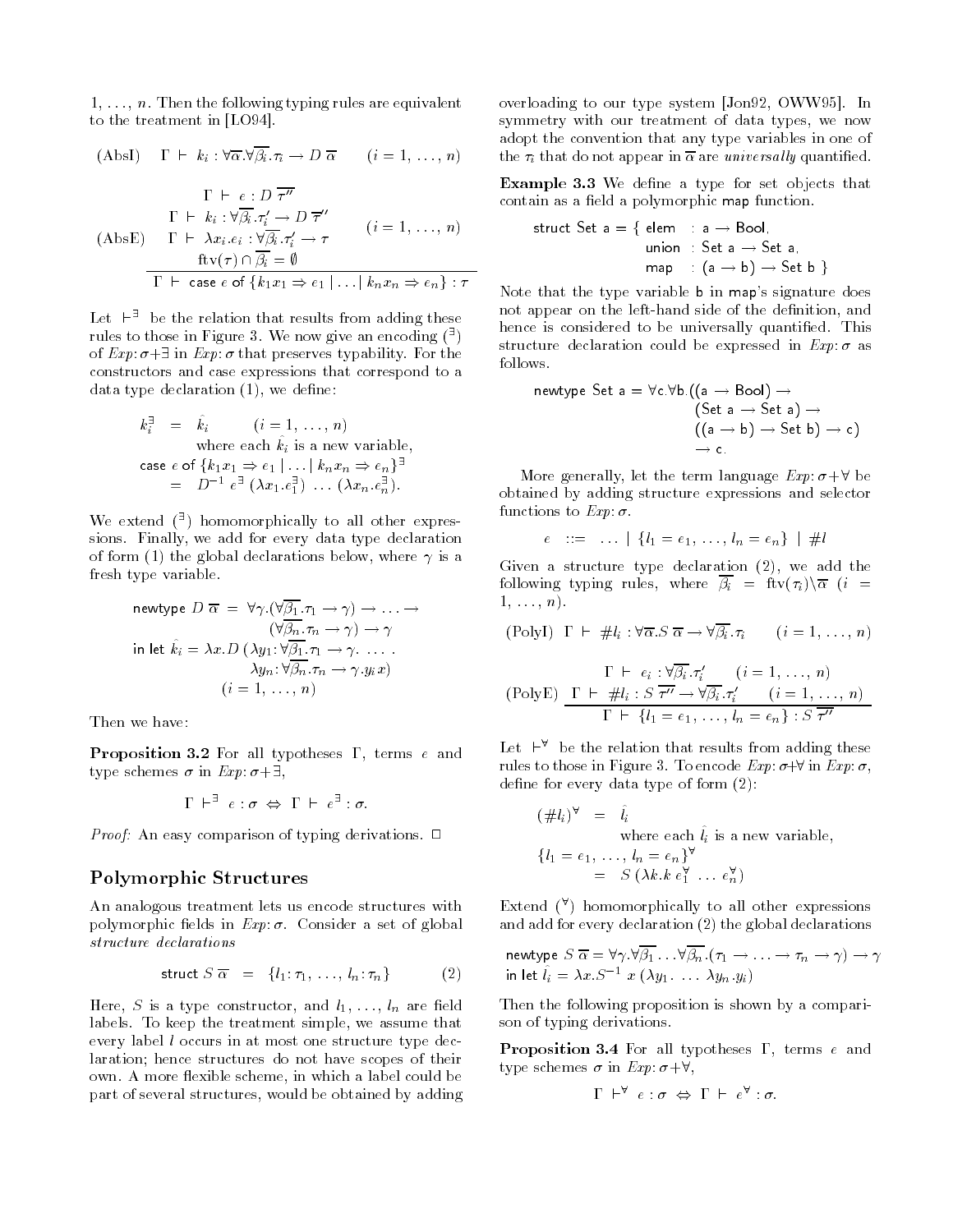Discussion. One shortcoming of the presented encodings is that the component types of data types and structures can have only one layer of quantifiers. The encodings share this property with the original proposals of Läufer and Odersky and Jones, but not with Rémy's system. A more powerful type system would admit arbitrary type schemes for the components. This would present no problems for data types, hence Rémy's system could be expressed by a straightforward combination of our encodings for data types and structures. But an analogous generalization would not work for structure types, since there the result of a selection is captured in a type variable, and therefore needs to have a type without quantifiers. (Of course, it is possible to re-quantify at the outermost level after the selection). Data types suffer a different shortcoming  $$ albeit for a similar reason  $\frac{1}{n}$  in that each branch in a case-expression needs to have a type without quantifiers.

It is possible to lift both restrictions by considering product and sum types in the kernel language, with  $\sigma$ ranging over  $\sigma$  |  $\sigma$  +  $\sigma$  |  $\forall \alpha$ . $\sigma$ 

$$
\sigma \quad ::= \quad \tau \; | \; \sigma \rightarrow \sigma \; | \; \sigma \times \sigma \; | \; \sigma + \sigma \; | \; \forall \alpha . \sigma
$$

Alternatively, one can also work around the restrictions by inventing intermediate data and structure types for each level of quantification.

### 4 Encoding  $F_2$

In this section we present a translation of the second order polymorphic  $\lambda$ -calculus  $F_2$  into our typing discipline.  $F_2$  is given by the typing rules below.

(Taut) 
$$
\frac{\Gamma, x : \sigma \vdash^{F} x : \sigma}{\Gamma \vdash^{F} \lambda x : \sigma M : \sigma'}
$$
  
\n
$$
(\rightarrow I) \qquad \frac{\Gamma, x : \sigma \vdash^{F} M : \sigma'}{\Gamma \vdash^{F} \lambda x : \sigma.M : \sigma \rightarrow \sigma'}
$$
  
\n
$$
(\rightarrow E) \qquad \frac{\Gamma \vdash^{F} M : \sigma' \rightarrow \sigma \qquad \Gamma \vdash^{F} N : \sigma'}{\Gamma \vdash^{F} M N : \sigma}
$$
  
\n
$$
(\forall I) \qquad \frac{\Gamma \vdash^{F} M : \sigma}{\Gamma \vdash^{F} \Lambda \alpha.M : \forall \alpha.\sigma} (\alpha \notin \text{ftv}(\Gamma))
$$

$$
(\forall E) \qquad \frac{\Gamma \vdash^{F'} M : \forall \alpha . \sigma}{\Gamma \vdash^{F} M[\sigma'] : [\sigma'/\alpha]\sigma}
$$

The crucial idea of the translation of  $F_2$  into our typing discipline is that a polymorphic  $F_2$  type  $\forall \alpha \cdot \sigma$  is mapped to a data type  $T_\psi \tau_1 \ldots \tau_n$  where the type constructor  $T_{\psi}$  is indexed by an *n*-ary type abstraction  $\psi$  and  $(\psi, \tau_1, \ldots, \tau_n)$  is the  $\alpha$ -lifting of  $\sigma$ 's translation:

**Definition.** The  $\alpha$ -lifting of a type  $\tau$  consists of an *n*ary type abstraction  $\psi$  and types  $\tau_1, \ldots, \tau_n$  such that  $\psi \tau_1 \ldots \tau_n = \tau$  and  $\tau_1, \ldots, \tau_n$  are maximal subterms of  $\tau$  that do not contain  $\alpha$ . We write in this case

$$
lift_{\alpha} \tau = (\psi, \tau_1, \ldots, \tau_n).
$$

We arrange such that for every translated type  $(\forall \alpha \cdot \sigma)^*$ the translation contains a global type declaration

newtype 
$$
T_{\psi} \beta_1 \ldots \beta_n = \forall \alpha . \alpha \rightarrow \psi \beta_1 \ldots \beta_n
$$
.

where  $lift_{\alpha} \ \sigma^* = (\psi, \ldots).$ 

For simplicity, we avoid variable renamings by assuming that all type variables in the  $F_2$  source are mutually distinct. The encoding of  $F_2$  types is then given by:

$$
\alpha^* = \alpha
$$
  
\n
$$
(\sigma_1 \to \sigma_2)^* = \sigma_1^* \to \sigma_2^*
$$
  
\n
$$
(\forall \alpha . \sigma)^* = T_{\psi} \tau_1 \dots \tau_n
$$
  
\nwhere  $\text{lift}_{\alpha} \sigma^* = (\psi, \tau_1, \dots, \tau_n)$ .

This encoding is stable under substitutions, as is shown in the following lemma.

**Lemma 4.1** For all  $F_2$  types  $\sigma_1, \sigma_2$ , type variables  $\alpha$ ,

$$
([\sigma_1/\alpha]\sigma_2)^* = [\sigma_1^*/\alpha]\sigma_2^*.
$$

Proof: By induction on the structure of 2. The case  $\sigma_2 = \forall \alpha \cdot \sigma_2'$  relies on the observation that if

$$
- \text{lift}_\alpha \, \, \tau \,\,=\,\, (\psi \, , \, \tau_1 \, , \, \, \ldots \, , \, \, \tau_n \, )
$$

then

 $lift_{\alpha} \theta \tau = (\psi, \theta \tau_1, \ldots, \theta \tau_n),$ 

for any substitution  $\theta$  that does not involve  $\alpha$ .  $\Box$ 

We extend (\*) pointwise to type environments, defining

$$
\{x_i : \sigma_i\}^* = \{x_i : \sigma_i^*\}.
$$

We now address the encoding of  $F_2$  terms. Since this encoding depends on both a term and its type, which in turn depends on a type environment, we formulate ( ) as a mapping from  $F_2$ 's typing rules for type judgments  $\Gamma$   $\vdash^F$  *M* :  $\sigma$  to a different set of typing rules for type judgments  $\Gamma^*$   $\vdash^*$   $M^*$  :  $\sigma^*$ . We will then show in a second step that each  $\vdash^*$  rule is valid as a  $\vdash$ derivation in an augmented environment.

Rules (Taut),  $(\rightarrow I)$  and  $(\rightarrow E)$  are mapped by (\*) to identical rules with  $\uparrow^*$  instead of  $\uparrow^F$  . For the remaining two rules, we define:

$$
\text{lift}_{\alpha} \ \sigma^* = (\psi, \tau_1, \dots, \tau_n)
$$
\n
$$
(\forall I)^* = \frac{\alpha \notin \text{ftv}(\Gamma^*)}{\Gamma^* \vdash^* N : \sigma^*}
$$
\n
$$
\frac{\Gamma^* \vdash^* N : \sigma^*}{\Gamma^* \vdash^* T_{\psi} (\lambda x_{\alpha} : \alpha.N) : T_{\psi} \tau_1 \dots \tau_n}
$$

$$
(\forall E)^* = \frac{\text{lift}_{\alpha} \sigma^* = (\psi, \tau_1, \dots, \tau_n)}{\Gamma^* \vdash^* N : T_{\psi} \tau_1 \dots \tau_n}
$$

$$
\frac{\Gamma^* \vdash^* N : T_{\psi} \tau_1 \dots \tau_n}{\Gamma^* \vdash^* T_{\psi}^{-1} N \langle \sigma' \rangle : [(\sigma')^* / \alpha] \sigma^*}
$$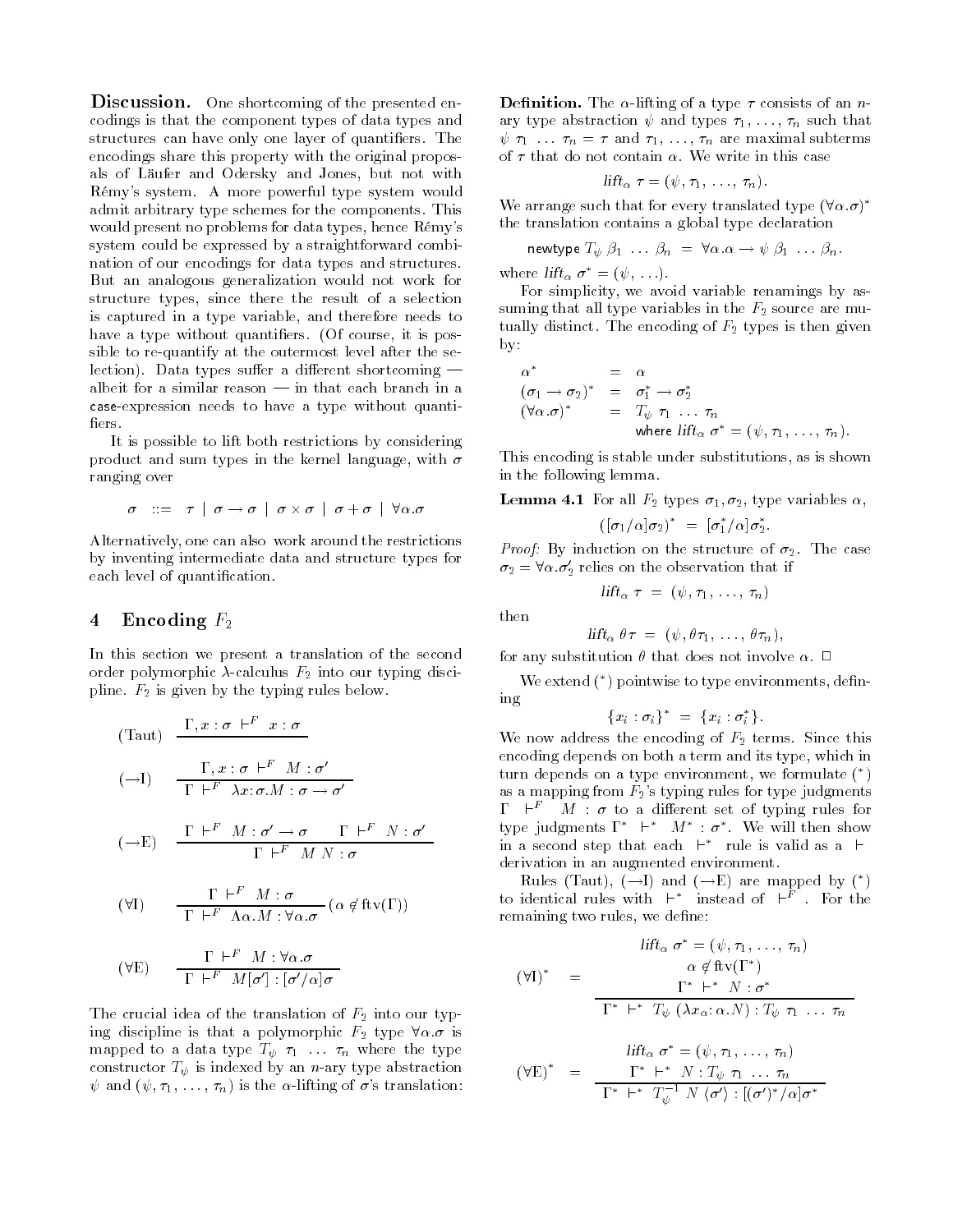In rule ( $\nabla$ E), the type argument  $[\sigma]$  is translated to a representative  $\langle \sigma \rangle$ , which is a term with type  $\sigma^*$ . The mapping  $\langle \cdot \rangle$  from  $F_2$  types to representatives is defined below.

$$
\begin{array}{rcl}\n\langle \alpha \rangle & = & x_{\alpha} \\
\langle \sigma_1 \to \sigma_2 \rangle & = & \lambda x \colon \sigma_1^* \cdot \langle \sigma_2 \rangle \\
\langle \forall \alpha \cdot \sigma \rangle & = & T_{\psi} \left( \lambda x_{\alpha} \colon \alpha \cdot \langle \sigma \rangle \right) \\
& \text{where } \text{lift}_{\alpha} \ \sigma^* = (\psi, \ \ldots)\n\end{array}
$$

**Definition.** Given a type scheme  $\sigma$ , let

$$
\Delta_{\sigma} = \{x_{\alpha} : \alpha \mid \alpha \in \text{ftv}(\sigma)\}.
$$

Analogously for an  $F_2$  term  $M$ , let

$$
\Delta_M = \{x_\alpha : \alpha \mid \alpha \in \text{ftv}(M)\}.
$$

Finally, for an  $F_2$  derivation  $\mathcal D$  with conclusion  $\Gamma \vdash$  $M : \sigma$ , let  $S_{\mathcal{D}}$  be the set of all polymorphic types of form  $\forall \alpha$   $\sigma$  occurring in the environment or type part of a typing judgment in  $D$ . Then the type environment  $\Delta p$  is given by b is given by<br>  $\Delta_{\mathcal{D}} = \Delta_M \cup \{ T_{\psi} : \forall \overline{\beta}. (\forall \alpha . \alpha \to \psi \ \overline{\beta}) \to T_{\psi} \ \overline{\beta}$ 

$$
\Delta_{\mathcal{D}} = \Delta_M \cup \{ T_{\psi} : \forall \overline{\beta}. (\forall \alpha . \alpha \to \psi \ \overline{\beta}) \to T_{\psi} \ \overline{\beta} \\ \exists (\forall \alpha . \sigma) \in \mathcal{S}_{\mathcal{D}}. \text{lift}_{\alpha} \ \sigma = (\psi, \dots) \}.
$$

Informally,  $\Delta_{\mathcal{D}}$  contains a binding  $x_{\alpha}$  :  $\alpha$  for every free variable  $\alpha$  in  $\sigma$ , and it contains for every polymorphic type in the derivation  $D$  a corresponding type constructor  $T_{\psi}$ .  $\Delta_{\mathcal{D}}$  can be produced by a  $Exp: \sigma$  context that consists of a series of type declarations of the form

newtype 
$$
T_{\psi} \beta_1 \dots \beta_n = \forall \alpha . \alpha \rightarrow \psi \beta_1 \dots \beta_n
$$
,

followed by a series of  $\lambda$ -abstractions of the form  $\lambda x_{\alpha}$ :  $\alpha$  .  $\alpha$ .<br>Lemma 4.2  $\Delta_{\sigma}$   $\vdash$   $\langle \sigma \rangle$  :  $\sigma^*$ .

*Proof:* Directly from the definition of  $\langle \cdot \rangle$ .  $\Box$ 

The following proposition is shown by a straightfor ward induction on  $\vdash^F$  derivations.

**Proposition 4.3** Let  $\mathcal{D}$  be a typing derivation in  $F_2$ with conclusion  $\Gamma + F$   $M : \sigma$ . Then there exists a unique term  $M^*$  and a  $\vdash^*$ -Proof with structure  $\mathcal{D}^*$ that concludes with

$$
\Gamma^*, \Delta_M \vdash^* M^* : \sigma^*.
$$

It remains to be shown that each  $\mathcal{D}^*$  derivation can be completed to a valid  $Exp: \sigma$  derivation. To show this, we need a standard property of  $Exp: \sigma$ , namely that type derivations are invariant under weakenings and additions of hypotheses. This is stated in the following lemma, which is shown by a straightforward induction on typing derivations.

**Lemma 4.4** If  $x \notin f_v(e)$  then  $\Gamma, x : \sigma' \vdash e : \sigma$  iff  $\Gamma$   $\vdash$   $e : \sigma$ .

**Theorem 4.5** If  $\Gamma$   $\vdash^F M$  :  $\sigma$  by an  $F_2$  derivation  $\mathcal{D}$ then  $\Gamma^*, \Delta_{\mathcal{D}} \vdash M^* : \sigma^*.$ 

*Proof:* By an induction on the structure of  $\mathcal{D}$ . If the last step in the proof is an application of a (Taut) rule, the result follows immediately. If it is one of  $(-I)$  or  $(\rightarrow E)$ , the result follows by a simple inductive step. Assume now that the proof consists of a derivation  $\mathcal{D}'$ of  $\Gamma$   $\vdash^F M : \sigma$ , followed by an application of rule

$$
(\forall I) \frac{\Gamma \vdash^F M : \sigma}{\Gamma \vdash^F \Lambda \alpha.M : \forall \alpha.\sigma} (\alpha \notin \text{ftv}(\Gamma)).
$$

By the induction hypothesis,  $\Gamma^*, \Delta_{\mathcal{D}'} \vdash^F M^* : \sigma^*$ . Let  $\Delta' = \Delta_{\mathcal{D}'} \setminus \{x_\alpha : \alpha\}$ . Assume first that  $\alpha \in \text{ftv}(M)$ . Then  $\Delta_{\mathcal{D}'}$  contains a binding  $x_{\alpha} : \alpha$ . By rule (Lambda),

$$
\Gamma^*, \Delta' \quad \vdash \quad \lambda x_\alpha : \alpha.M^* : \alpha \to \sigma^*.
$$
 (3)

On the other hand, if  $\alpha \notin \text{ftv}(M)$ , (3) follows from the induction hypothesis, rule (Lambda), and Lemma 4.4. Then by rule (Gen), since  $\alpha$  is free in  $\Gamma^*,\Delta',\ldots$ 

$$
\Gamma^*, \Delta' \vdash \lambda x_{\alpha} : \alpha.M^* : \forall \alpha.\alpha \to \sigma^*.
$$
 (4)

Furthermore,  $\Delta_{\mathcal{D}}$  contains both  $\Delta'$  and the binding

$$
T_{\psi} : \forall \overline{\beta}. (\forall \alpha . \alpha \to \psi \ \overline{\beta}) \to T_{\psi} \ \overline{\beta}.
$$
 (5)

It follows by rules (Taut), (Sub) that

$$
\Gamma^*, \Delta_{\mathcal{D}} \vdash T_{\psi} : (\forall \alpha . \alpha \to \psi \ \overline{\tau}) \to T_{\psi} \ \overline{\tau}. \tag{6}
$$

It also follows from (4) and Lemma 4.4 that

$$
\Gamma^*, \Delta_{\mathcal{D}} \quad \vdash \quad \lambda x_{\alpha} : \alpha.M^* : \forall \alpha . \alpha \to \sigma^*.
$$
 (7)

Since  $\sigma^* = \psi \overline{\tau}$  by assumption, the case then follows from  $(6)$ ,  $(7)$  and an application of  $(App)$ .

Assume finally that the proof  $\mathcal D$  consists of a derivation  $\mathcal{D}'$  of  $\Gamma$   $\vdash^F M : \sigma$ , followed by an application of rule

$$
(\forall E) \frac{\Gamma \vdash^F M : \forall \alpha . \sigma}{\Gamma \vdash^F M[\sigma'] : [\sigma'/\alpha]\sigma}.
$$

By the induction hypothesis,  $\Gamma^*, \Delta_{\mathcal{D}'} \vdash M^* : (\forall \alpha . \sigma)^*,$ where  $(\forall \alpha.\sigma)^* = T_{\psi} \overline{\tau}$ , for some type constructor  $T_{\psi}$ such that  $\psi \overline{\tau} = \sigma^*$  and  $\mathcal D$  contains the binding

$$
T_{\psi} : \ \ \forall \overline{\beta}. (\forall \alpha . \alpha \to \psi \ \overline{\beta}) \to T_{\psi} \ \overline{\beta}. \tag{8}
$$

Then by (Taut), (Projection by (Sub): (Projection by (Sub): (Projection by (Sub): (Sub): (Sub): (Sub): (Sub): (Sub): (Sub): (Sub): (Sub): (Sub): (Sub): (Sub): (Sub): (Sub): (Sub): (Sub): (Sub): (Sub): (Sub): (Sub): (Sub):

by (Taut), (Proj) and (Sub):  
\n
$$
\Gamma^*, \Delta_{\mathcal{D}'} \vdash T_{\psi}^{-1} : T_{\psi} \overline{\tau} \to \forall \alpha . (\alpha \to \sigma^*).
$$
 (9)

By rule (App),

$$
\Gamma^*, \Delta_{\mathcal{D}'} \quad \vdash \quad T_{\psi}^{-1} M^* : \forall \alpha . (\alpha \to \sigma^*). \tag{10}
$$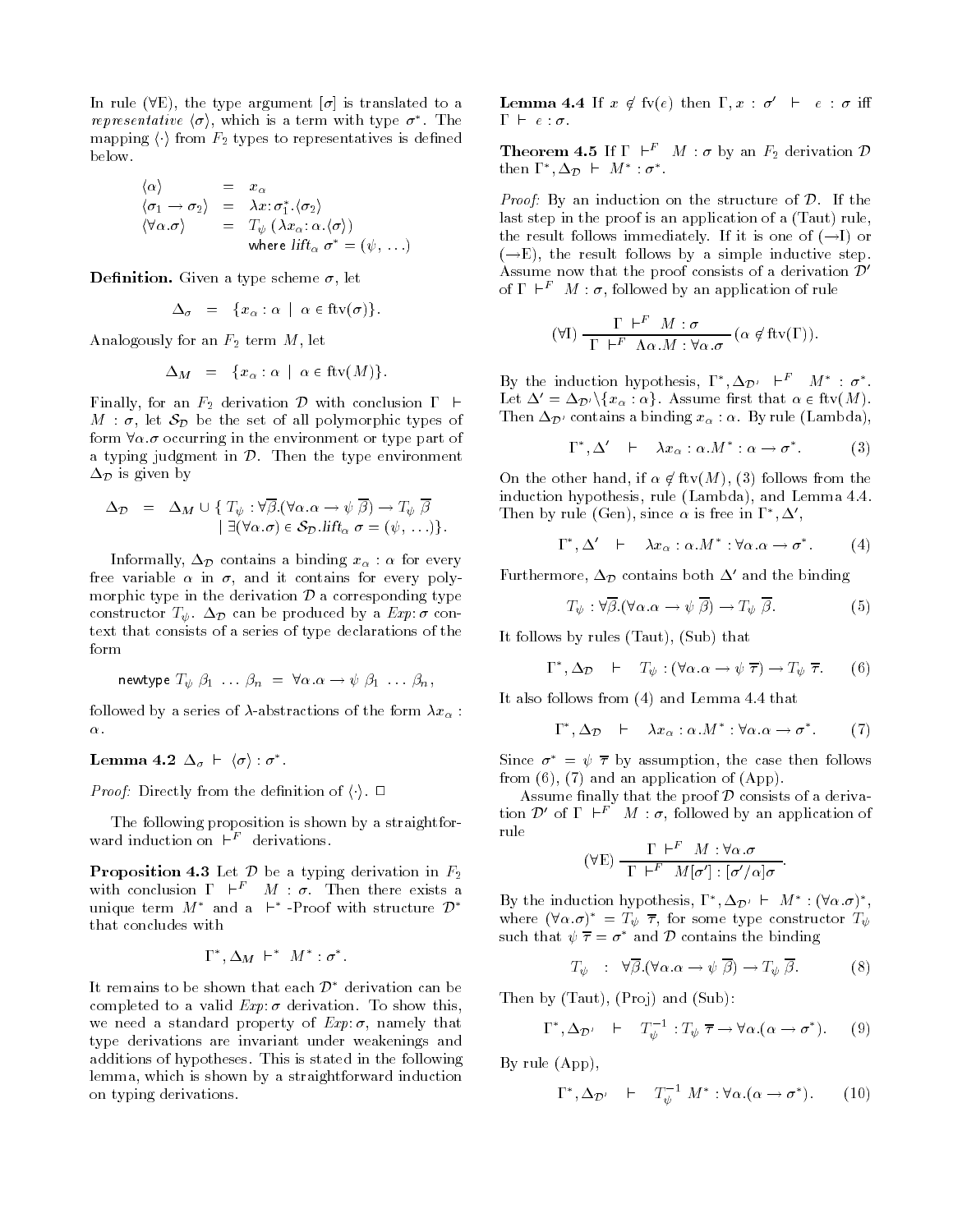Then by rule (Sub),

$$
\Gamma^*, \Delta_{\mathcal{D}'} \quad \vdash \quad T_{\psi}^{-1} M^* : (\sigma')^* \to [(\sigma')^*/\alpha] \sigma^* . \tag{11}
$$

Since  $\Delta_{\mathcal{D}} \supseteq \Delta_{\mathcal{D}'}$  it follows with Lemma 4.4 that

$$
\Gamma^*, \Delta_{\mathcal{D}} \quad \vdash \quad T_{\psi}^{-1} M^* : (\sigma')^* \to [(\sigma')^*/\alpha] \sigma^* . \tag{12}
$$

Furthermore, since  $\Delta_{\mathcal{D}} \supseteq \Delta_{\sigma}$ , Lemma 4.2 with Lemma 4.4 implies that

$$
\Gamma^*, \Delta_{\mathcal{D}} \quad \vdash \quad \langle \sigma' \rangle : (\sigma')^*.
$$
 (13)

Then by  $(12)$ ,  $(13)$  and rule  $(App)$ ,

$$
\Gamma^*, \Delta_{\mathcal{D}} \quad \vdash \quad T_{\psi}^{-1} M^* \langle \sigma' \rangle : [(\sigma')^*/\alpha] \sigma^* . \tag{14}
$$

Finally with Lemma 4.1,

$$
\Gamma^*, \Delta_{\mathcal{D}} \quad \vdash \quad T_{\psi}^{-1} M^* \langle \sigma' \rangle : ([\sigma'/\alpha]\sigma)^*, \qquad (15)
$$

which proves the case.  $\Box$ 

Example 4.6 Consider the successor function on Church-numerals

$$
\hat{n} = \Lambda \alpha . \lambda f : \alpha \to \alpha . \lambda x : \alpha . f^n x,
$$

which is given by:

$$
succ : (\forall \alpha . (\alpha \to \alpha) \to \alpha \to \alpha) \to \n\forall \beta . (\beta \to \beta) \to \beta \to \beta\nsucc = \lambda m : \forall \alpha . (\alpha \to \alpha) \to \alpha \to \alpha.\n\Lambda \beta . \lambda f : \beta \to \beta . \lambda x : \beta.\n m[\beta] f(f x).
$$

The liftings of succ's argument and result type schemes with respect to their quantified type variables are:

$$
\begin{array}{rcl}\n\text{lift}_{\alpha} \ \forall \alpha . (\alpha \to \alpha) \to \alpha \to \alpha & = & (\alpha \to \alpha) \to \alpha \to \alpha \\
\text{lift}_{\beta} \ \forall \beta . (\beta \to \beta) \to \beta \to \beta & = & (\beta \to \beta) \to \beta \to \beta.\n\end{array}
$$

We thus need the following global type declarations:

$$
\begin{array}{rcl}\n\text{newtype } S & = & \forall \alpha \ldotp \alpha \to (\alpha \to \alpha) \to \alpha \to \alpha \\
\text{newtype } T & = & \forall \beta \ldotp \beta \to (\beta \to \beta) \to \beta \to \beta.\n\end{array}
$$

Translating the successor function results in

$$
succ^* = \lambda m: S.T(\lambda x_{\beta}: \beta.\lambda f: \beta \to \beta.
$$
  

$$
\lambda x: \beta.S^{-1} m x_{\beta} f(f x)).
$$

Although <sup>S</sup> and <sup>T</sup> are identical and a single type declaration would be sufficient, the translation does not provide this simplication.

It might seem that the  $F_2$  translation makes our previous encodings of abstract types and polymorphic structures superfluous, since these can clearly be expressed in  $F_2$ . However, unlike these previous encodings, which had only local transformation rules for terms, the translation of  $F_2$  depends on the full typing derivation of an  $F_2$  program. It is therefore not clear how to use the translation for validating typing rules for abstract types and polymorphic structures in  $Exp: \sigma$ , as we did in the last section.

### 5 Finding Most General 5 Instantiators

In this section we study the problem of finding substitutions that make one type scheme an instance of another.

Preliminaries: Substitutions and Uni **fiers.** A (type variable) *substitution* is an idempotent mapping from type variables to types that maps all but a finite number of type variables to themselves. Let  $dom(\theta) = {\alpha | \theta \alpha \neq \alpha}$ . Substitutions are extended homomorphically to mappings on types and type schemes. When applying a substitution  $\theta$  to a type scheme  $\sigma$ , we assume that the bound variables in  $\sigma$  are disjoint from dom( $\theta$ ). This can always be achieved by renaming bound variables in  $\sigma$ .

Let 1 be the identity substitution and let  $[\tau/\alpha]$  be the mapping (idempotent or not) that replaces  $\alpha$  by  $\tau$ . Composition of substitutions  $\phi$  and  $\theta$  is written  $\theta \circ \phi$ . Let V be a set of type variables. Then  $\theta|_V$  is the substitution that equals  $\theta$  on all type variables in <sup>V</sup> and that is the identity on all other type variables. Conversely,  $\theta \setminus v$  is the substitution that equals  $\theta$  except on  $V$ , where it is the identity.

Let  $U$  be a finite set of type variables. Usually we use  $U$  for the universe of type variables that are of interest in the situation at hand. We define  $\theta_1 \leq^{\varphi}_U \theta_2$  if  $(\phi \circ \theta_1)|_U = \theta_2|_U$ . We write  $\theta_1 \leq_U \theta_2$  if  $\exists \phi \ldotp \theta_1 \leq_U^{\phi} \theta_2$ . Note that this makes the "more general" substitution the smaller element in the pre-order  $\leq_U$ . This choice, which reverses the usual convention in treatments of unification (e.g. [LMM87]), was made to stay in line with the semantic notion of type instance.

We make  $\leq_U$  a partial order by identifying substitutions that are equal up to variable renaming, or equivalently, by defining  $\phi =_U \theta$  iff  $\phi \leq_U \theta$  and  $\theta \leq_U \phi$ . It follows from [LMM87] [Theorem 7] that  $\leq_U$  is a complete lower semi-lattice where least upper bounds, if they exist, correspond to unifications and greatest lower bounds correspond to anti-unifications.

The Instantiation Algorithm. We address here the following problem.

(Instantiating Substitution). Given type schemes  $\sigma$  and  $\sigma'$ , find the most general substitution  $\theta = MGI(\sigma \leq \sigma')$  such that  $\theta\sigma \leq \theta\sigma'$ , provided  $\theta$  exists; return failure otherwise.

This problem can be reduced to the unification under a mixed prefix problem [Mil92]. Unification under a mixed prefix involves finding a substitution  $U$  that solves a system of equations

$$
Q_1 \alpha_1 \ldots Q_m \alpha_m . s_1 = t_1 \wedge \ldots \wedge s_n = t_n
$$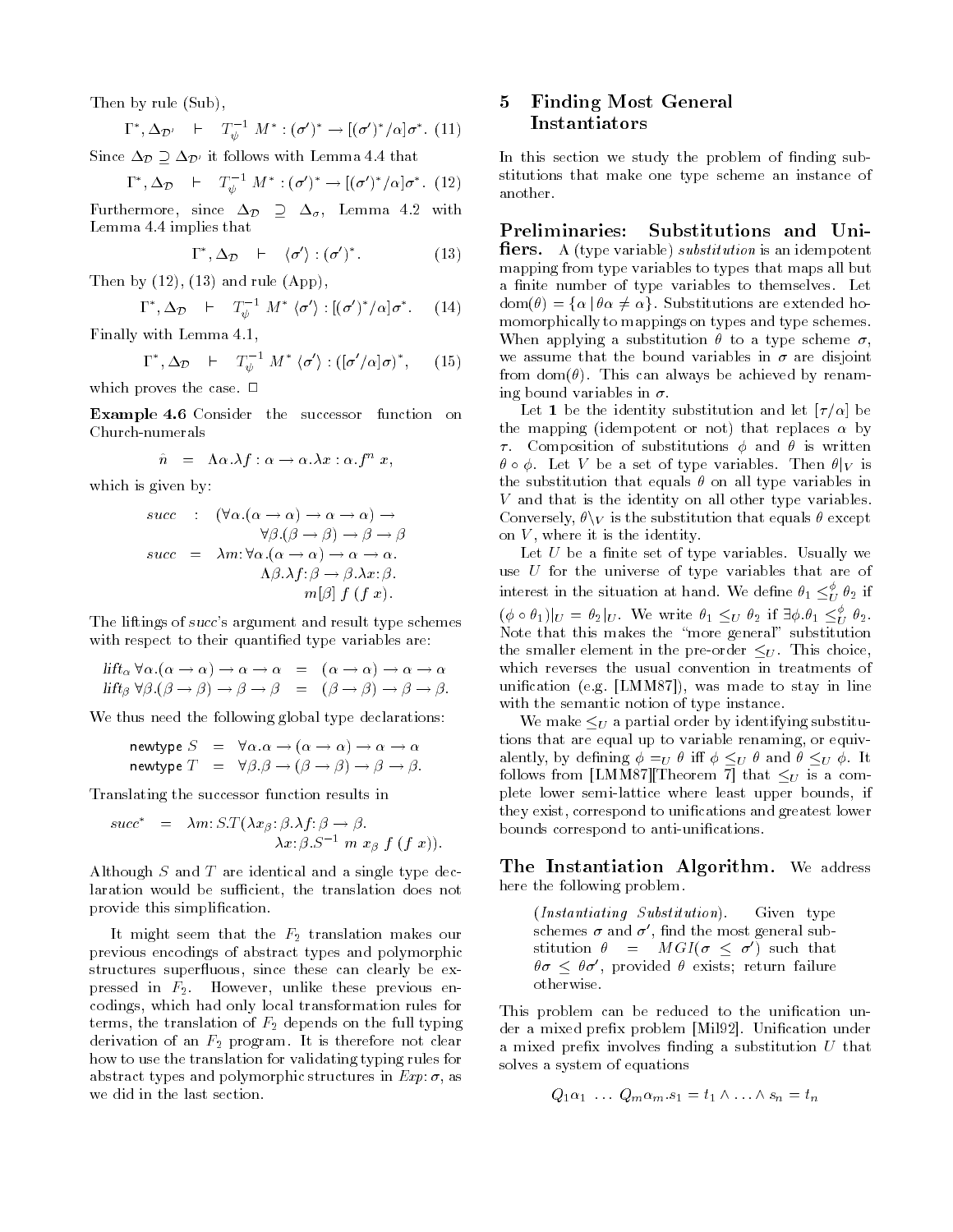$$
(\alpha)^{I} \qquad [\beta/\alpha] \vdash^{I} \alpha \leq \beta
$$
\n
$$
[T\overline{\tau}/\alpha] \vdash^{I} \alpha \leq T\overline{\tau} \qquad (\alpha \notin \text{ftv}(\overline{\tau})) \qquad [T\overline{\tau}/\alpha] \vdash^{I} T\overline{\tau} \leq \alpha \qquad (\alpha \notin \text{ftv}(\overline{\tau}))
$$
\n
$$
\frac{\theta \vdash^{I} \beta_{1} \rightarrow \beta_{2} \leq \sigma_{1} \rightarrow \sigma_{2} \qquad \beta_{1}, \beta_{2} \text{ new} \qquad \alpha \notin \text{ftv}(\sigma_{1}, \sigma_{2})}{(\theta \circ [\beta_{1} \rightarrow \beta_{2}/\alpha]) \setminus {\beta_{1}, \beta_{2}} \vdash^{I} \alpha \leq \sigma_{1} \rightarrow \sigma_{2}}
$$
\n
$$
\frac{\theta \vdash^{I} \sigma_{1} \rightarrow \sigma_{2} \leq \beta_{1} \rightarrow \beta_{2} \qquad \beta_{1}, \beta_{2} \text{ new} \qquad \alpha \notin \text{ftv}(\sigma_{1}, \sigma_{2})}{(\theta \circ [\beta_{1} \rightarrow \beta_{2}/\alpha] \setminus {\beta_{1}, \beta_{2}}) \vdash^{I} \sigma_{1} \rightarrow \sigma_{2} \leq \alpha}
$$
\n
$$
(\rightarrow)^{I} \qquad \frac{\theta_{1} \vdash^{I} \sigma_{1}' \leq \sigma_{1} \qquad \theta_{2} \vdash^{I} \sigma_{2} \leq \sigma_{2}' \qquad \theta = \theta_{1} \sqcup \theta_{2}}{\theta \vdash^{I} \sigma_{1} \rightarrow \sigma_{2} \leq \sigma_{1}' \rightarrow \sigma_{2}'}
$$
\n
$$
(T)^{I} \qquad \frac{\theta_{i} \vdash^{I} \tau_{i} \leq \tau_{i}' \quad (i = 1, \dots, n) \qquad \theta = \theta_{1} \sqcup \dots \sqcup \theta_{n}}{\theta \vdash^{I} T \tau_{1}, \dots, \tau_{n} \leq T \tau_{1}', \dots, \tau_{n}'}
$$
\n
$$
(\forall \leq)^{I} \qquad \frac{\theta \vdash^{I} [\beta/\alpha] \sigma \leq \rho \qquad \beta \text{ new}}{\theta \setminus {\beta_{1}} \vdash^{I} \forall \alpha \cdot \sigma \leq \rho}
$$
\n<math display="</math>

Figure 4: Algorithm MGI.

where the  $Q_i$  are  $\exists \forall$ -quantifiers and  $s_i$  and  $t_i$  are simplytyped  $\lambda$ -terms. We shall be concerned here only with the simpler problem where  $s_i$  and  $t_i$  are first-order terms, i.e. types. The domain of the substitution  $U$ are the existentially quantified variables in the prefix  $Q_1\alpha_1 \ldots Q_m\alpha_m$ . Let  $\alpha_i$  be one such variable. Then  $U\alpha_i$  can refer to any variable  $\alpha_i$  with  $j \leq i$ , but not to any variable bound further to the right than  $\alpha_i$ .

The reduction of the instantiation problem to a uni fication under a mixed prefix problem proceeds in three steps.

Step 1:. Decompose the instantiation problem to a system of equations with quantifier prefixes by applying the mapping  $(°)$  defined below.

$$
(\forall \alpha \ldotp \sigma \leq \rho)^{\circ} = \exists \alpha \ldotp (\sigma \leq \rho)^{\circ} \text{ if } \alpha \notin \text{ftv}(\sigma')
$$
  
\n
$$
(\sigma \leq \forall \alpha \ldotp \sigma')^{\circ} = \forall \alpha \ldotp (\sigma \leq \sigma')^{\circ} \text{ if } \alpha \notin \text{ftv}(\sigma)
$$
  
\n
$$
(\sigma_1 \rightarrow \sigma_2 \leq \sigma'_1 \rightarrow \sigma'_2)^{\circ} = (\sigma'_1 \leq \sigma_1)^{\circ} \land (\sigma_2 \leq \sigma'_2)^{\circ}
$$
  
\n
$$
(\sigma_1 \rightarrow \sigma_2 \leq \alpha)^{\circ} = \exists \beta_1, \beta_2 \ldotp \alpha = \beta_1 \rightarrow \beta_2 \land
$$
  
\n
$$
(\beta_1 \leq \sigma_1)^{\circ} \land (\sigma_2 \leq \beta_2)^{\circ}
$$
  
\nwhere  $\beta_1, \beta_2$  new.  
\n
$$
(\alpha \leq \sigma'_1 \rightarrow \sigma'_2)^{\circ} = \exists \beta_1, \beta_2 \ldotp \alpha = \beta_1 \rightarrow \beta_2 \land
$$
  
\n
$$
(\sigma'_1 \leq \beta_1)^{\circ} \land (\beta_2 \leq \sigma'_2)^{\circ}
$$
  
\nwhere  $\beta_1, \beta_2$  new.  
\n
$$
(\tau \leq \tau')^{\circ} = \tau = \tau'
$$

The meta-variable  $\rho$  in the first clause of this mapping is assumed to range over type schemes without quantifiers at the outermost-level:

$$
\rho \quad ::= \quad \tau \ \mid \ \sigma \rightarrow \sigma'.
$$

 $\beta$   $\mu$   $\beta$ . Bring the resulting system into preha form by applying the extension of the extension of the extension of the extension of the extension of the extension of  $\frac{6}{\sqrt{2}}$ 

$$
\mathcal{E} \wedge (Q\alpha.\mathcal{E}') = Q\alpha.(\mathcal{E} \wedge \mathcal{E}')
$$
  

$$
(Q\alpha.\mathcal{E}) \wedge \mathcal{E}' = Q\alpha.(\mathcal{E} \wedge \mathcal{E}')
$$

left-to-right as often as necessary.

Step 3: Let  $\mathcal{E}_2(\sigma \leq \sigma')$  be the system resulting from Step 2. Then a unification under a mixed prefix problem  $\mathcal{E}(\sigma \leq \sigma')$  is obtained by existentially quantifying all free variables in  $\mathcal{E}_2$ .

$$
\mathcal{E}(\sigma \leq \sigma') = \exists \mathrm{ftv}(\mathcal{E}_2).\mathcal{E}_2
$$

**Proposition 5.1**  $\vdash \theta \sigma \leq \theta \sigma'$  iff  $\theta$  is a solution to the problem  $\mathcal{E}(\sigma \leq \sigma')$ .

A more direct approach, which combines the transformation to a unification under a mixed prefix and the solution of this problem in a single algorithm, is shown in Figure 4. Algorithm, MGI is expressed as an inference system whose clauses are of the form

$$
\theta \ \vdash^I \ \sigma < \sigma'.
$$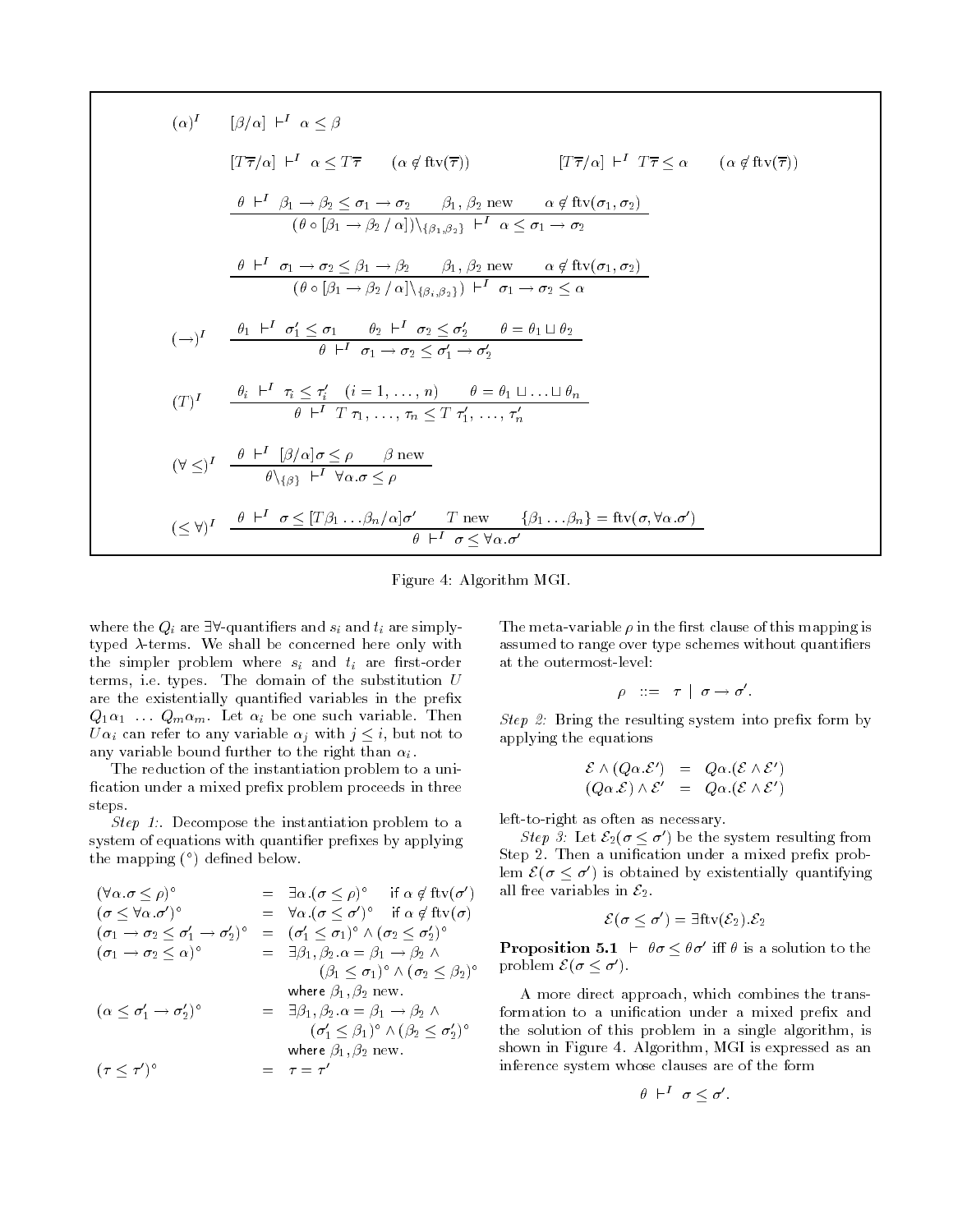Each derivation step takes as inputs two type schemes  $\sigma$  and  $\sigma'$ . It yields as output a substitution  $\theta$ . We will show that  $\theta$  is the most general substitution such that  $\vdash \theta \sigma < \theta \sigma'$  holds. we that  $\theta$  is the most general substitution such that  $\theta \sigma \leq \theta \sigma'$  holds.<br>The most interesting rule of the algorithm is  $( $\forall$ )<sup>I</sup>$ .

This rule has to enforce the side-condition  $(\alpha \notin \text{ftv}(\sigma))$ The most interesting rule of the algorithm is  $(\leq \forall)^I$ .<br>This rule has to enforce the side-condition  $(\alpha \notin \text{ftv}(\sigma))$ <br>in the corresponding instance rule,  $(\leq \forall)$ . It does this by replacing  $\alpha$  with a Skolem function T that has as arguments all other type variables in  $\sigma$  and  $\forall \alpha \cdot \sigma'$ . This way, any substitution which would violate the side-condition by instantiating some type variable to  $\alpha$  would lead to failure of an  $(\alpha)^\ast$  rule in MGI due to a circular variable dependence (an "occurs check").

We now state soundness and completeness of algorithm MGI. The proofs for this and the following theorems proceed by standard inductions on derivations. Proofs are omitted here; they will be given in a forthcoming technical report [OL95].

**Lemma 5.2** (Substitution) If  $\vdash \sigma \lt \sigma'$  then  $\vdash \theta \sigma \lt \tau'$  $\theta\sigma'$ .

**Theorem 5.3** Let  $\sigma$ ,  $\sigma'$  be type schemes, let  $\theta$  be a substitution and let  $U$  be a finite set of type variables.

- (Soundness) If  $\theta \vdash^I \sigma \leq \sigma'$  then  $dom(\theta) \subseteq \text{ftv}(\sigma, \sigma')$ and  $\vdash \theta \sigma \leq \theta \sigma'$ .
- (Completeness) If  $\vdash \theta \sigma \leq \theta \sigma'$  then there is a substitution  $\phi \leq_U \theta$  such that  $\phi \vdash^I \sigma \leq \sigma'$ .

For type reconstruction we need a slightly different version of this algorithm that restricts the returned substitution to be the identity on some given variable set  $V$ . This algorithm is again given in logical form. For simplicity, we reuse the  $\vdash^{I}$  symbol, writing

$$
V, \theta \vdash^I \sigma \leq \sigma'.
$$

The modified algorithm is obtained from MGI by skolemizing  $V$ , using the rule below.

$$
\frac{T_1, \ldots, T_n \text{ new } \phi = [T_i/\alpha_i]_{i=1,\ldots,n} \quad \theta \vdash^I \phi \sigma \leq \phi \sigma'}{\{\alpha_1, \ldots, \alpha_n\}, \phi^{-1} \circ \theta \vdash^I \sigma \leq \sigma'}
$$

**Corollary 5.4** Let  $\sigma$ ,  $\sigma'$  be type schemes, let U and V be finite sets of type variables, and let  $\theta$  be a substitution.

(Soundness) If V,  $\theta$   $\vdash^1$   $\sigma < \sigma'$  then dom( $\theta$ )  $\subset$ fty $(\sigma, \sigma') \backslash V$  and  $\vdash \theta \sigma \leq \theta \sigma'$ .

(Completeness) If  $\vdash \theta \sigma \leq \theta \sigma'$  and  $\theta|_{V} = 1$  then there is a substitution  $\phi \leq_U \theta$  such that V,  $\phi \vdash^I$  $\sigma<\sigma'$ .

Proof: Direct from Theorem 5.3 and the denition of modified MGI.  $\Box$ 

### 6 Type Reconstruction

Figure 5 explains the type reconstruction algorithm. Following [Rém89], it is expressed as an inference system, with clauses of the form

$$
V, \theta \Gamma \vdash^W e : \sigma
$$
 and  $V, \theta \Gamma \vdash^G e : \sigma$ .

Each derivation step takes as input a type variable set V, a typothesis  $\Gamma$  and an expression e. It yields as output a substitution  $\theta$  and a type scheme  $\sigma$ . Informally, whenever a clause  $V, \theta \Gamma \vdash^{G} \ e : \sigma$  is derivable, then  $\theta$  is the identity on V and  $\theta \Gamma$   $\vdash e : \sigma$  holds. Furthermore, whenever  $V, \theta \Gamma$   $\vdash^W$  e :  $\sigma$  is derivable, then  $\sigma$  is the most general type scheme such that  $\theta \Gamma \vdash e : \sigma$  holds. This will be made precise in the theorems below.

The purpose of the set of variables  $V$  is to prevent the computed substitution from touching type variables that occur free in annotations. For instance, given the function declaration

$$
map = \lambda f \quad a \to b \quad \lambda xs \quad [a] \quad \text{case xs of} \quad \dots
$$

the body of map would be typechecked under assumptions f:  $a \rightarrow b$ , xs: [a]. It is not OK to instantiate these variables when typechecking the body of map. Such an instantiation is prevented by including a and  $\mathbf b$  in  $V$ .

The type reconstruction algorithm uses the auxiliary clause  $\vdash^E \sigma \leq \sigma'$ , which states that  $\sigma'$  is obtained from  $\sigma$  by instantiating generic type variables. The only derivation rule for this clause is  $(\forall$ Elim)<sup>W</sup>. All  $\vdash^W$ clauses have a derivation that ends in a  $(Taut)^W$  and  $(\text{Gen})^W$  rule. All other rules in Figure 5 have a  $\vdash^G$ conclusion. Informally, this forces a complete generalization of the result type scheme after each derivation step.

The most complex rules in the reconstruction algorithm have to do with function application. Two rules are needed, depending on whether type reconstruction for the function part of the application yields a function type or a type variable. In the first case, the rule computes a substitution instance of the result type scheme of the function. In the second case, a fresh type variable is created to hold the function result type, which corresponds to what is done in Hindley/Milner type reconstruction.

**Lemma 6.1** (Substitution) If  $\Gamma$   $\vdash$   $e : \sigma$  then  $\theta \Gamma$   $\vdash$  $e$  :  $\theta\sigma$  .

**Theorem 6.2** Let  $\Gamma$  be a typothesis, let e be an expression, let  $\sigma$  be a type scheme. Let  $V \supseteq \text{ftv}(\Gamma) \cap \text{ftv}(e)$ and U be finite sets of type variables and let  $\theta$  be a substitution.

(Soundness) If  $V, \theta \Gamma \vdash^{W} e : \sigma$  then dom( $\theta$ )  $\subset$  $ftv(\Gamma)\backslash (V \cup ftv(e,\sigma) \text{ and } \theta \Gamma \vdash e:\sigma.$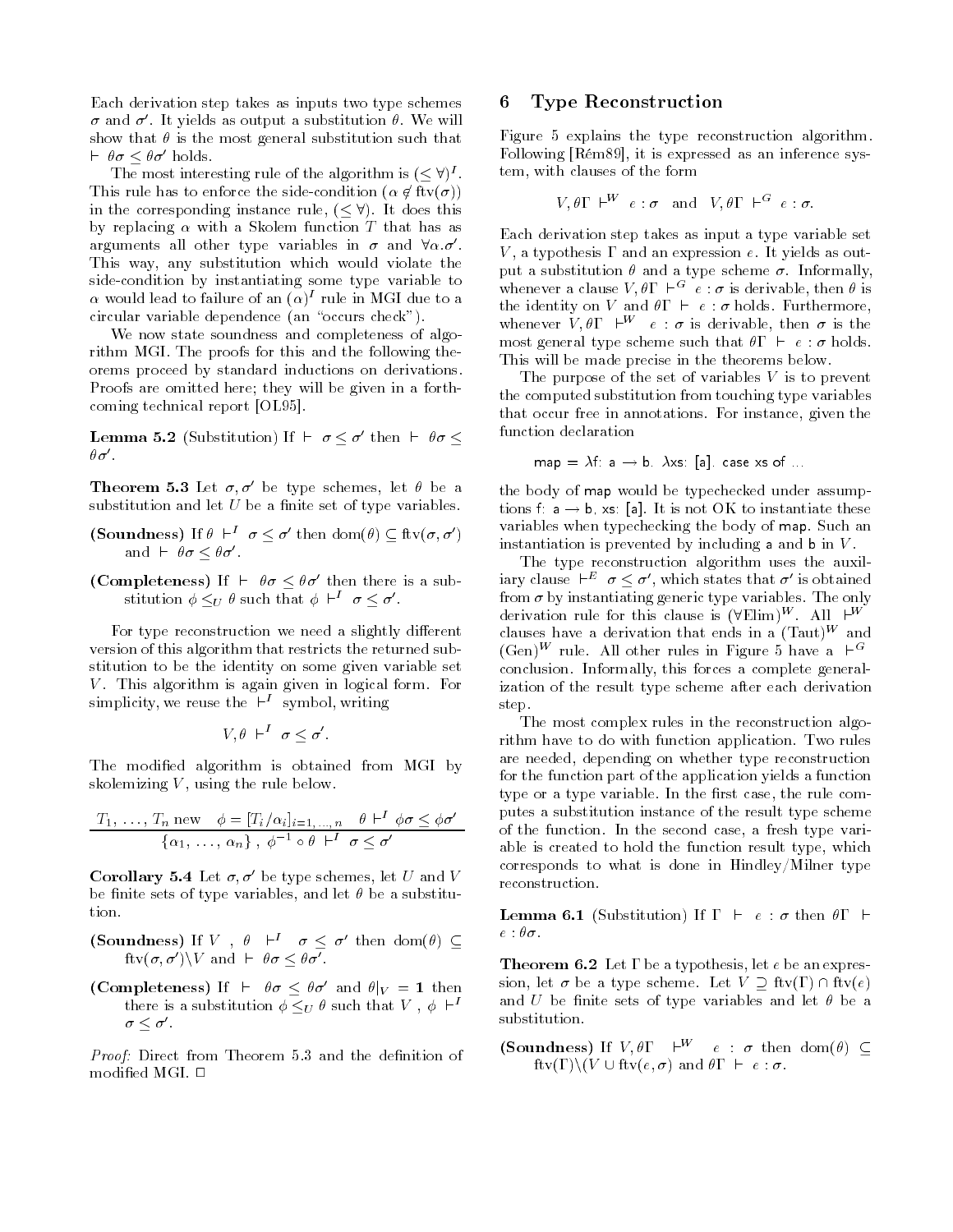$$
(\forall \text{Elim})^{W} \qquad \vdash^{E} \forall \overline{\alpha}.\sigma \leq [\overline{\beta}/\overline{\alpha}] \sigma \qquad \overline{\beta} \text{ new}
$$
\n
$$
(\text{Taut})^{W} \qquad V, 1 (\Gamma, x : \sigma) \vdash^{W} x : \sigma
$$
\n
$$
V, 1 (\Gamma, T : \sigma) \vdash^{W} T : \sigma
$$
\n
$$
(\text{Gen})^{W} \qquad \frac{V, \theta \Gamma \vdash^{G} e : \sigma}{V, \theta \ln_{\mathcal{V}} \Gamma \vdash^{W} e : \forall \text{ftv}(\sigma) \setminus \text{ftv}(\theta \Gamma). \sigma}
$$
\n
$$
(\text{Lambda})^{W} \qquad \frac{V, \theta(\Gamma_{x}.x : \alpha) \vdash^{W} e : \sigma \qquad \alpha \text{ new}}{V, \theta \Gamma_{x} \vdash^{G} \lambda x : e : \theta \alpha \to \sigma}
$$
\n
$$
\frac{V \cup \text{ftv}(\sigma), \theta(\Gamma_{x}.x : \sigma) \vdash^{W} e : \sigma}{V, \theta \Gamma \vdash^{W} e : \sigma \qquad \vdash^{E} \sigma \leq \sigma_{1} \to \sigma_{2}}
$$
\n
$$
(\text{Apply})^{W} \qquad \frac{V, \theta_{2} \Gamma \vdash^{W} e' : \sigma' \qquad V, \theta_{3} \vdash^{I} \sigma' \leq \sigma_{1} \qquad \theta = \theta_{1} \sqcup \theta_{2} \sqcup \theta_{3}}{V, \theta \Gamma \vdash^{G} e e : \theta \sigma_{2}}
$$
\n
$$
\frac{V, \theta_{1} \Gamma \vdash^{W} e : \sigma \qquad \vdash^{E} \sigma \leq \alpha \qquad \beta \text{ new}}{V, \theta \Gamma \vdash^{G} e e' : \theta \sigma} \qquad \theta = \theta_{1} \sqcup \theta_{2} \sqcup \theta_{3}}
$$
\n
$$
(\text{Typed})^{W} \qquad \frac{V \cup \text{ftv}(\sigma), \theta_{1} \Gamma \vdash^{W} e : \sigma' \qquad V \cup \text{ftv}(\sigma), \theta_{2} \vdash^{I} \sigma' \leq \sigma \qquad \theta = \theta_{1} \sqcup \theta_{2}}{V, \theta \Gamma \vdash^{G} e : \theta \sigma \qquad \theta
$$

Figure 5: Type reconstruction algorithm.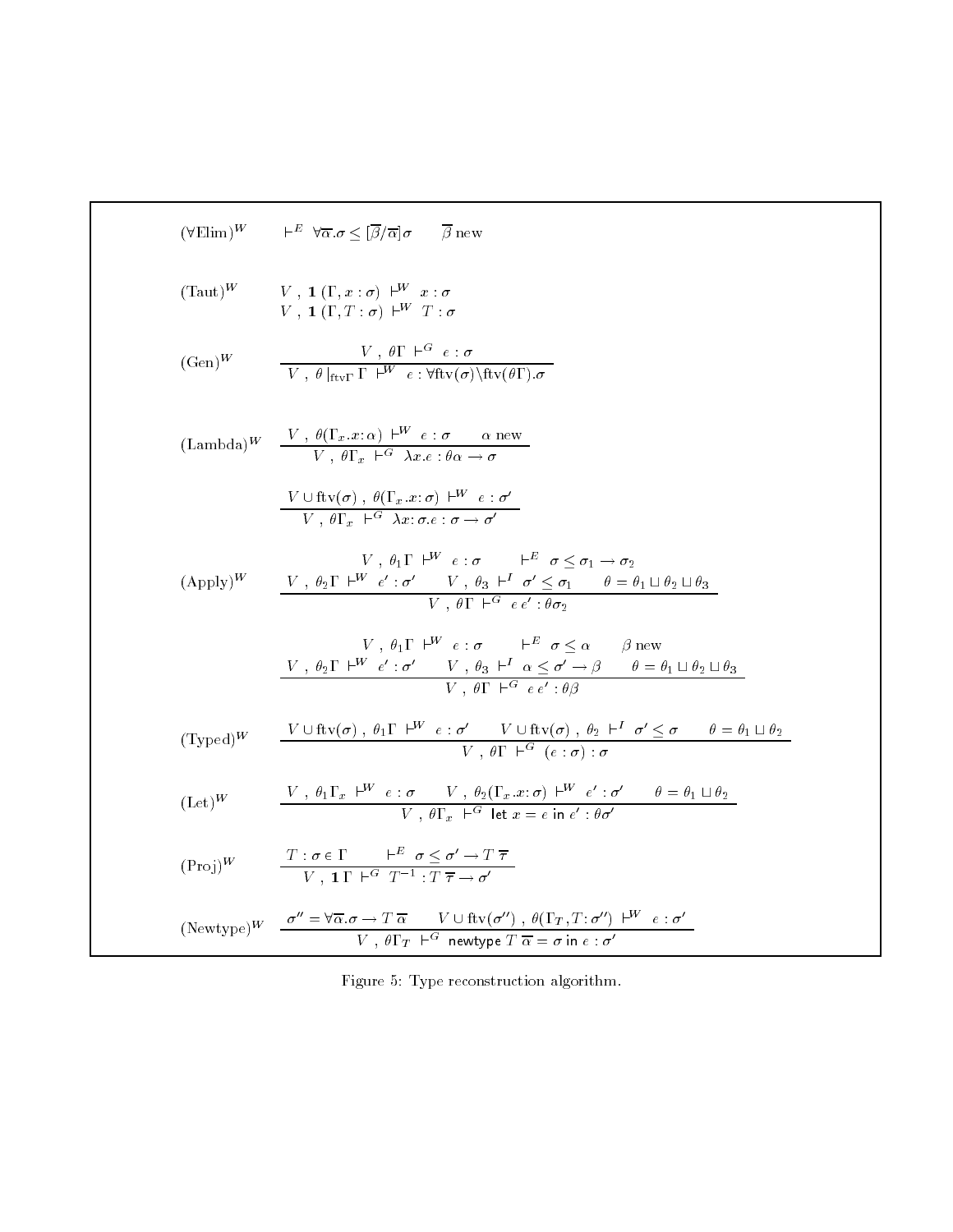(Completeness) If  $\theta \Gamma$  +  $e : \sigma$  and  $\theta|_{V \cup \text{ftv}(e)} = 1$ then there is a substitution  $\phi \leq^{\varrho}_U \theta$  and a type<br>scheme  $\sigma'$  such that  $V$ ,  $\phi \Gamma$   $\vdash^{W}$   $e$  :  $\sigma'$  and  $\phi' \sigma' < \sigma$ .

Corollary 6.3 (Principal Types) Let  $\Gamma$  be a closed typothesis. If  $\Gamma \vdash e : \sigma$  then there is a type scheme  $\sigma' \leq \sigma$  such that  $\emptyset$ ,  $1\Gamma$   $\vdash^{W}$   $e : \sigma'$  and  $\Gamma$   $\vdash$   $e : \sigma'.$ 

### 7 Conclusion

We have presented a type system that generalizes several recent second-order polymorphic extensions of the Hindley/Milner system. The presented type system stays firmly in the tradition of  $Hindley/Milner$  in that all Hindley/Milner programs continue to be typable with the same types, and the essential theorems carry over.

To keep the present treatment simple we have kept the type system fairly small. When applied in a programming language, several extensions would be possible and maybe even desirable. We have already discussed polymorphic sum and product type schemes. As another possible extension, it is straightforward to add polymorphic recursion [Myc84], which is known to be undecidable in the absence of type declarations [Hen93, KTU93].

Starting with Hope [BMS80], many programming languages have supported polymorphic recursion when explicit declarations are given for polymorphically recursive functions. Nevertheless, we are not aware of a formal analysis of type reconstruction for these languages. Our system can be extended to polymorphic recursion by adding the typing rule below.

$$
\text{(Letrec)} \quad \frac{\Gamma_x, x \colon \sigma \ \vdash \ e \ : \sigma \qquad \Gamma_x, x \colon \sigma \ \vdash \ e' \ : \sigma'}{\Gamma \ \vdash \ \text{letterc} \ x \colon \sigma = e \ \text{in} \ e' \ : \sigma'}
$$

The corresponding clause for the type reconstruction algorithm is:

$$
V \cup \text{ftv}(\sigma) , \theta_1(\Gamma_x, x : \sigma) \vdash^W e : \sigma''
$$
  
\n
$$
V \cup \text{ftv}(\sigma) , \theta_2 \vdash^I \sigma'' \leq \sigma
$$
  
\n
$$
(\text{Letrec})^W \quad V \cup \text{ftv}(\sigma) , \theta_3(\Gamma_x, x : \sigma) \vdash^W e' : \sigma'
$$
  
\n
$$
\theta = \theta_1 \sqcup \theta_2 \sqcup \theta_3
$$
  
\n
$$
V , \theta \Gamma \vdash \text{letrec } x : \sigma = e \text{ in } e' : \sigma'
$$

An extension of the soundness and completeness proofs for type reconstruction is straightforward.

As a more ambitious extension one could combine our system with subtyping. This is particularly intriguing since we already have a subsumption rule, albeit for type schemes, not for types. Moreover, the instance relationship on function type schemes uses the contravariance rule that is standard in subtyping systems. What is still missing is a definition of subtyping for types. An extension along these lines should yield a system in which parametric polymorphism is regarded as a special form of subtyping, which would lead to a closer integration of the two typing disciplines.

### Acknowledgments

We'd like to thank Mark Jones, Benjamin Pierce, Didier Rémy and Phil Wadler for stimulating discussions. The idea of lifting out maximal subterms of polymorphic types in the  $F_2$  encoding is due to Didier Rémy. Thanks also to Dilip Sequeira for helpful comments on an earlier version of the paper.

### References

- [Aug94] L. Augustsson. Haskell B. user's manual version 0.999.7, October 1994. Distributed with the HBC compiler.
- [BMS80] Rod Burstall, David MacQueen, and Donald T. Sanella. Hope: An experimental applicative language. In Conference Record of the 1980 LISP  $Conference$ , pages 136-143, Redwood Estates, California, August 1980. The LISP Company.
- [Boe89] Hans-J. Boehm. Type inference in the presence of type abstraction. In Proceedings of the SIGPLAN '89 Conference on Programming Language Design and Implementation, pages 192-206. ACM, ACM Press, June 1989.
- [DM82] Luis Damas and Robin Milner. Principal type schemes for functional programs. In Proc. 9th ACM Symposium on Principles of Programming Languages, January 1982.
- [Fel90] Matthias Felleisen. On the expressive power of programming languages. In Neil D. Jones, editor, ESOP '90, European Symposium on Pro $gramming$ , pages 134-151. Springer-Verlag, 1990. Lecture Notes in Computer Science 432.
- [Gir71] J. Girard. Une extension de l'interpretation de Gödel a l'analyse, et son application a l'elimination des coupures dans l'analyse et la theorie des types. In 2nd Scandinavian Logic  $Symp.,$  pages 63-92, 1971.
- [Hen93] Fritz Henglein. Type inference with polymorphic recursion. ACM Transactions on Programming Languages and Systems,  $15(1):253-289$ , April 1993.
- [Jon92] Mark P. Jones. Qualified Types: Theory and D.phil. thesis, Oxford University, *Practice.* September 1992.
- [Jon95] Mark P. Jones. From Hindley-Milner types to first-class structures. In Proc. Haskell Workshop,  $La$  Jolla, pages 115-136, June 1995. Yale University Research Report YALEU/DCS/RR-1075.
- [KTU89] A. Kfoury, J. Tiuryn, and P. Urzyczyn. The undecidability of the semi-unification problem. Technical Report BUCS-89-010, Boston University, Oct. 1989. also in Proc. of Symp. on Theory of Computing, Baltimore, Maryland, May 1990.